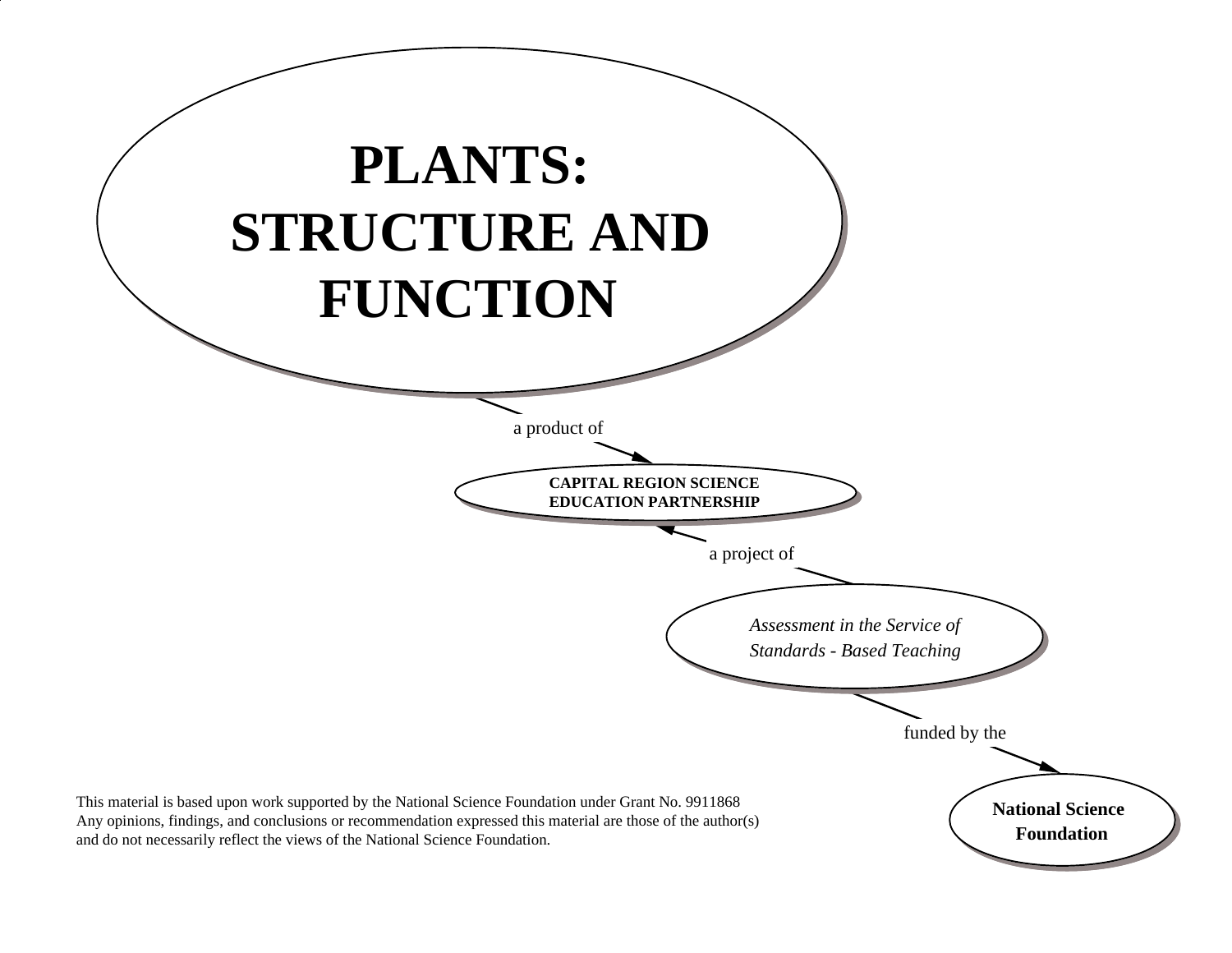### **Plants: Structure and Function**

### **Table of Contents**

- 1. Plant Kingdom
- 2. Plant Species and Biomes
- 3. Diversity: Plant Species and Biomes
- 4. Adaptation
- 5. Survival: Organisms and Species
- 6. Basic Needs
- 7. Life Processes of Plants
- 8. Growth
- 9. Development
- 10. Reproduction
- 11. Photosynthesis
- 12. Synthesis
- 13. Respiration
- 14. Excretion
- 15. Transport
- 16. Interdependence of Basic Needs and Life Processes
- 17. Plant Structures: Meeting Basic **Needs**
- 18. Plant Structures: Flowering Plants
- 19. Flowering Plant Structures: Photosynthesis Function
- 20. The Structure-Function Relationship
- 21. Photosynthesis: Functions
- 22. Leaf Structure
- 23. Leaf Structure and Function
- 24. Leaf Structure and Function: Stomata
- 25. Leaf Structure and Function: Veins
- 26. Leaf Structure: Cells
- 27. Root Structure and
- Photosynthesis Functions 28. Root Structure
- 29. Flowering Plant Structures: Sexual Reproduction
- 30. Sexual Reproductive Functions
- 31. Flower Structure and Reproductive Functions
- 32. Pistil: Structure and Function
- 33. Stigma: Structure and Function
- 34. Style: Structure and Function
- 35. Ovary: Structure and Functions
- 36. Stamen: Structures and Function
- 37. Anther: Structure and Function
- 38. Filament: Structure and
	- Function
- 39. Corolla and Calyx: Structure and Function
- 40. Life Cycle: Flowering Plants
- 41. Flower Types
- 42. Pollination
- 43. Plant Synthesis
- 44. Plant Diversity and Adaptation: An Example – Trees in the Tropical Rain Forest and Deciduous Forest Biomes Diversity
- 45. Tropical Rain Forest and Deciduous Forest Biomes: Some Differences in Environmental Conditions
- 46. Tree Structure: Leaves -- Tropical Rain Forest and Deciduous Forest Biomes
- 47. Tree Structure: Roots -- Tropical Rain Forest and Deciduous Forest Biomes
- 48. Tree Structure: Bark -- Tropical Rain Forest and Deciduous Forest Biomes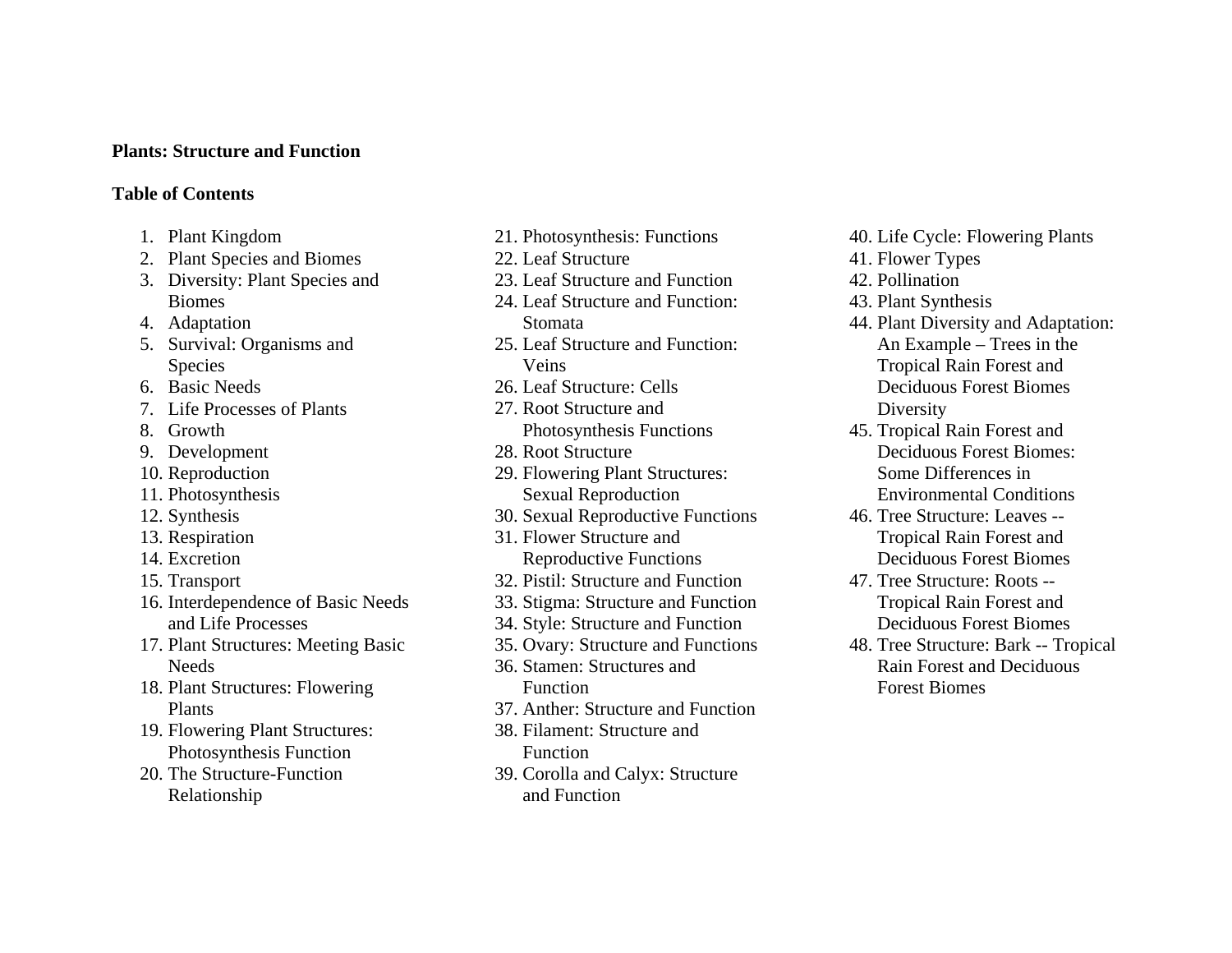## **PLANT KINGDOM**

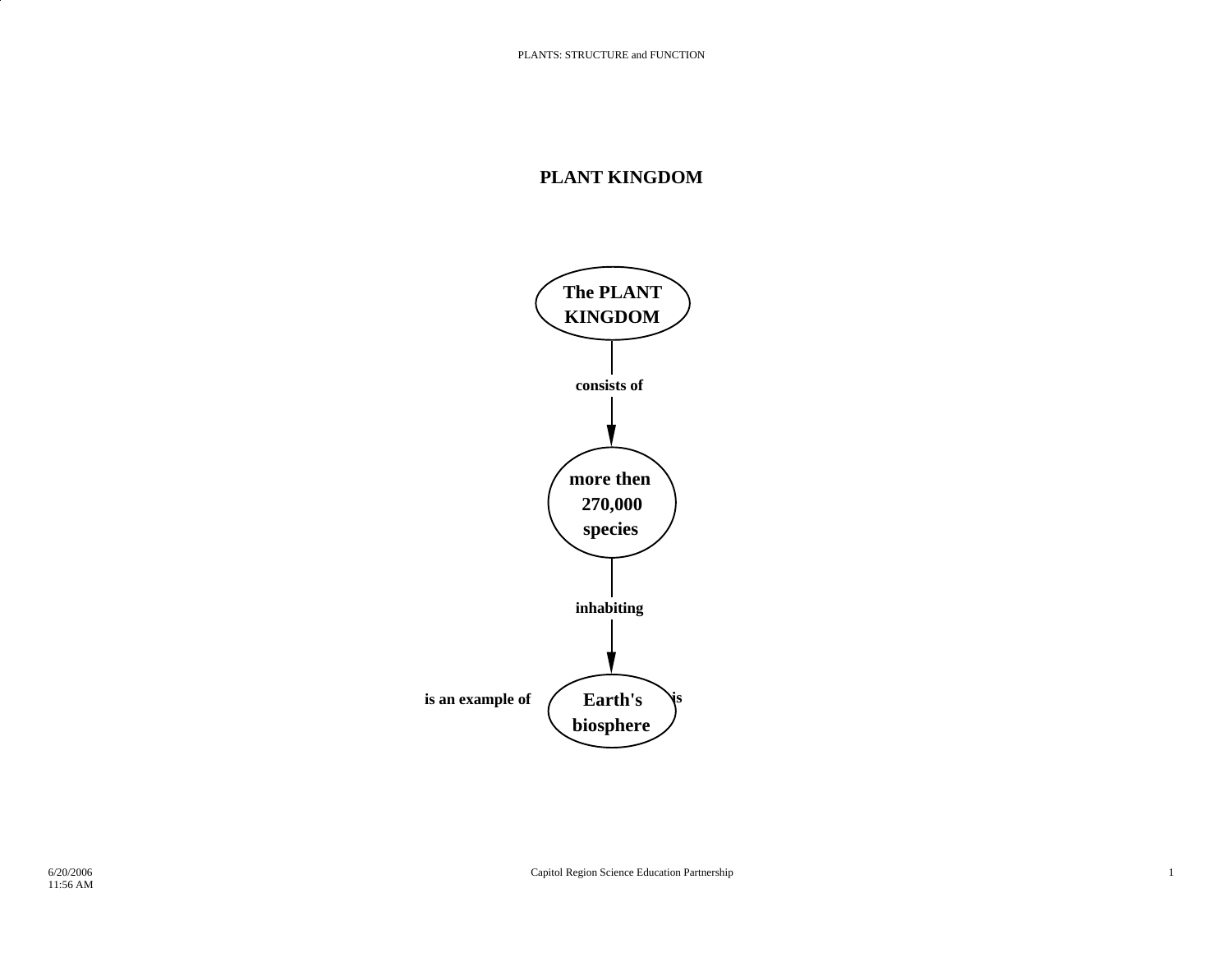### **PLANT SPECIES AND BIOMES**

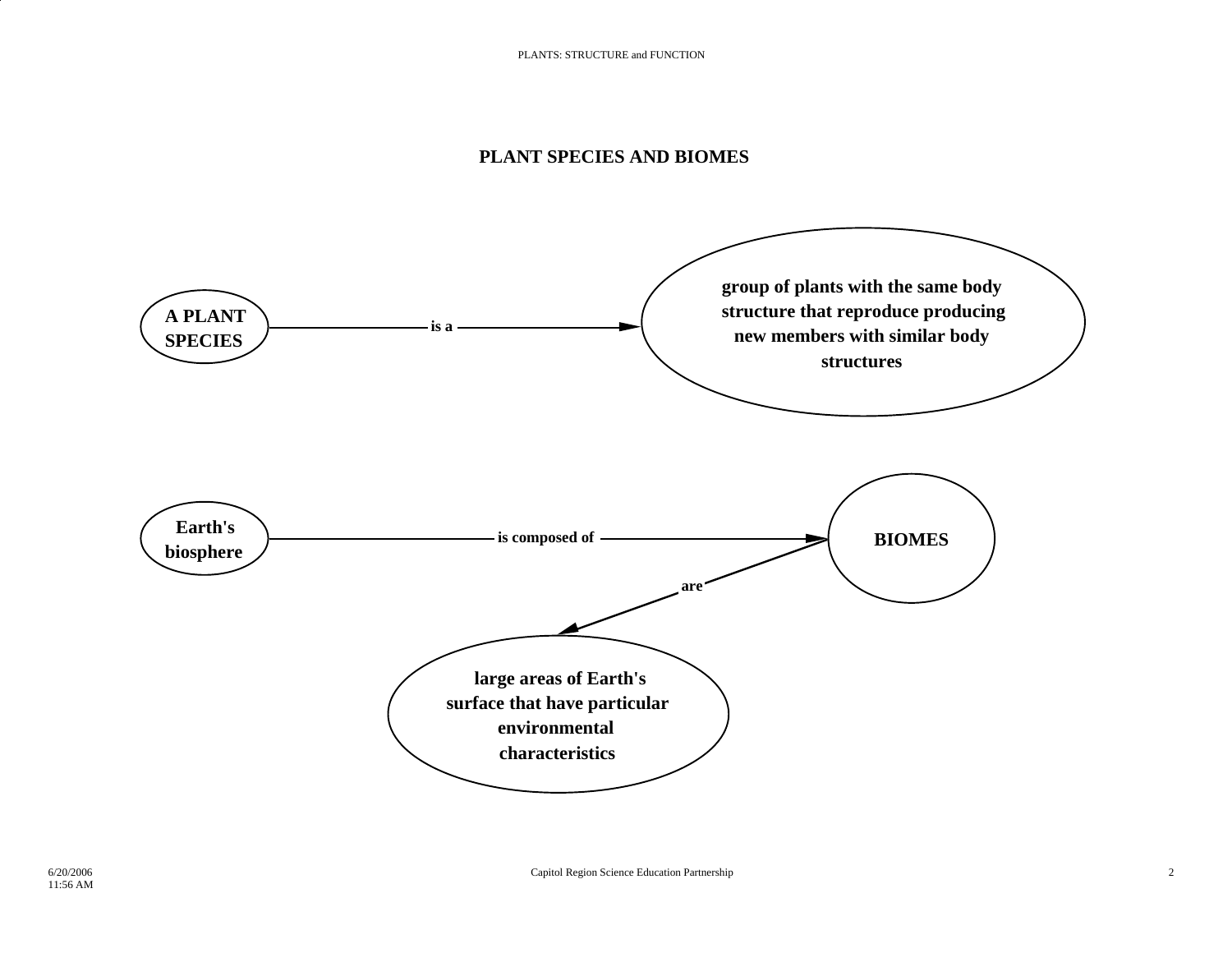## **DIVERSITY: PLANT SPECIES AND BIOMES**

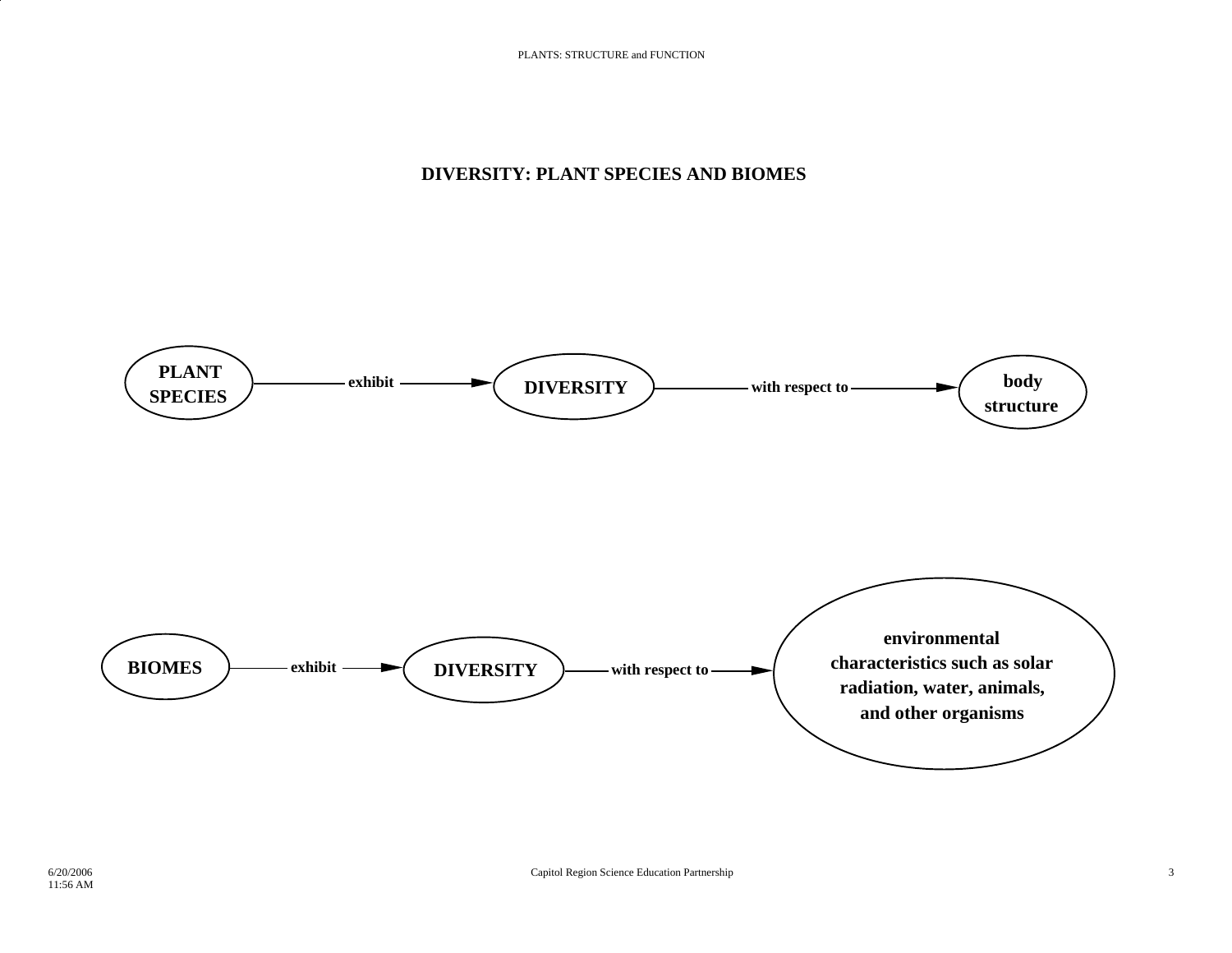

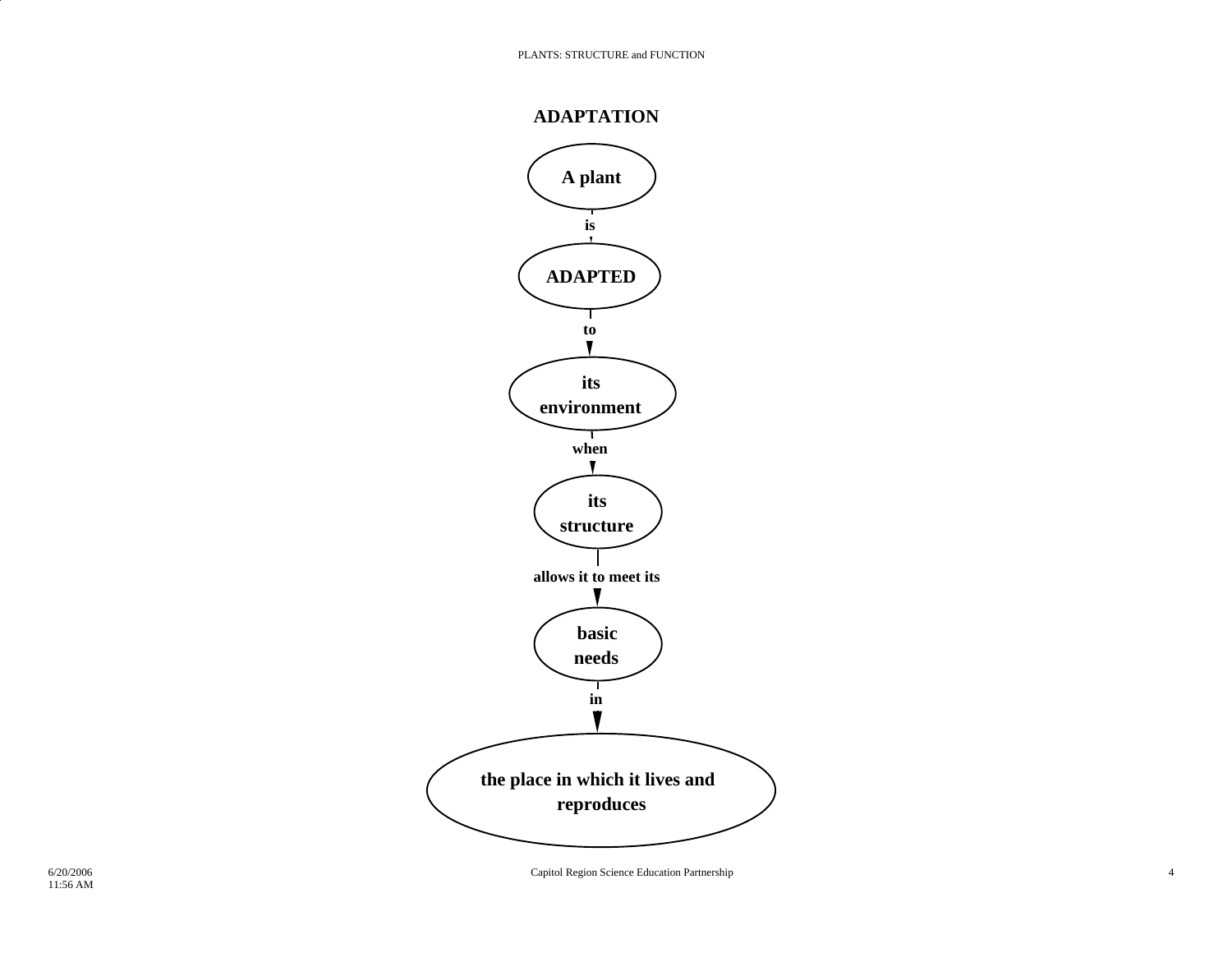### **SURVIVAL: ORGANISMS AND SPECIES**

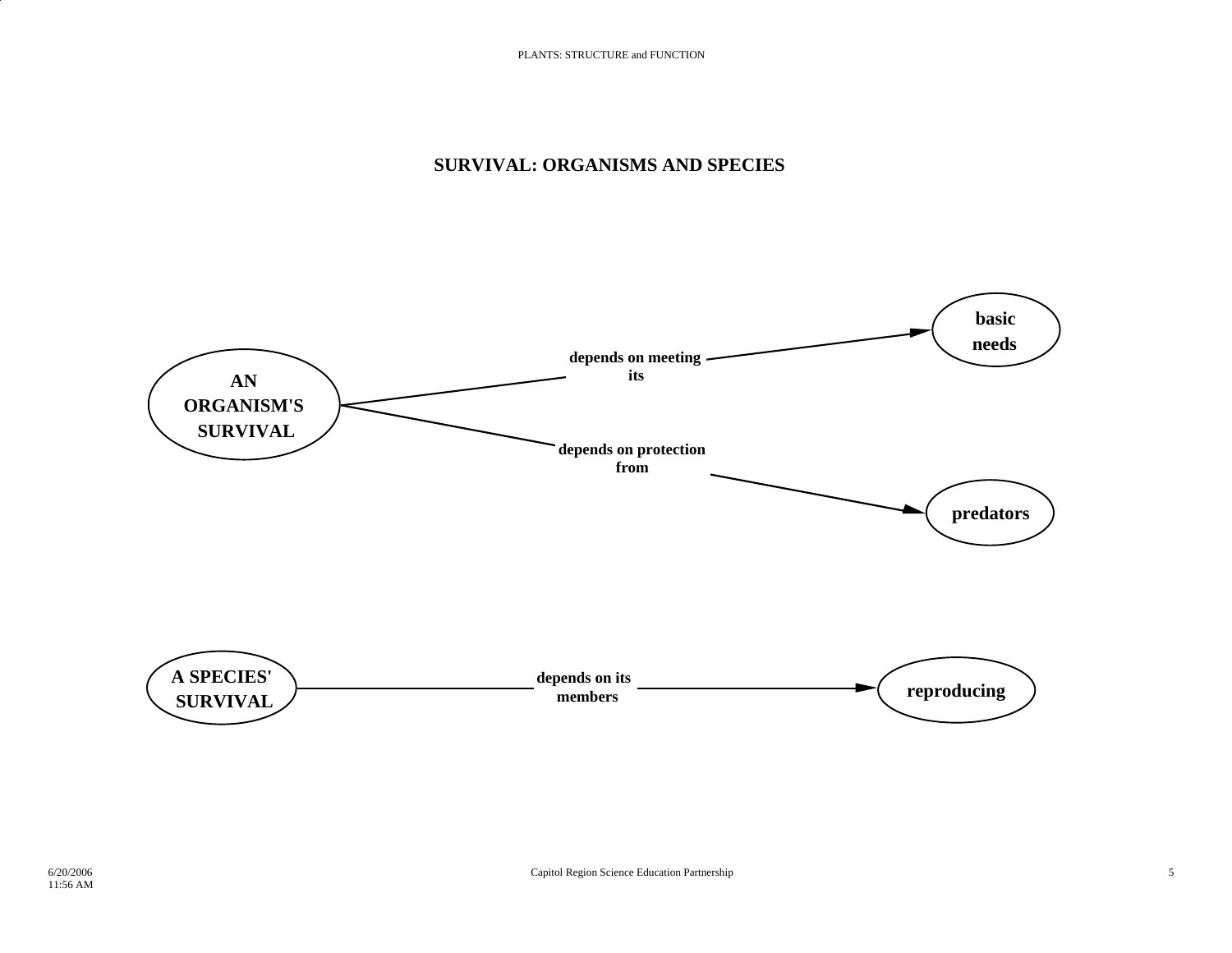#### **BASIC NEEDS**

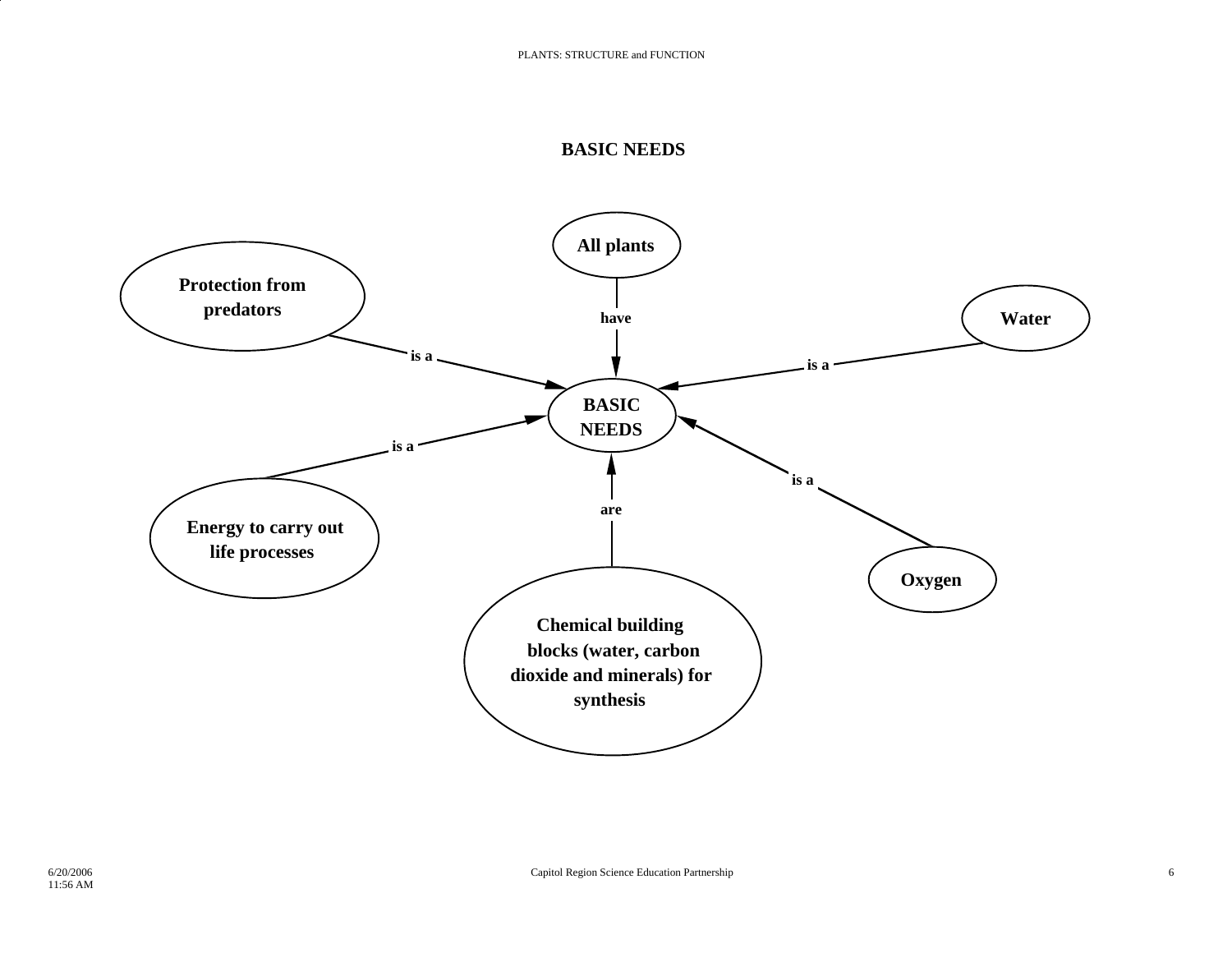## **LIFE PROCESSES OF PLANTS**

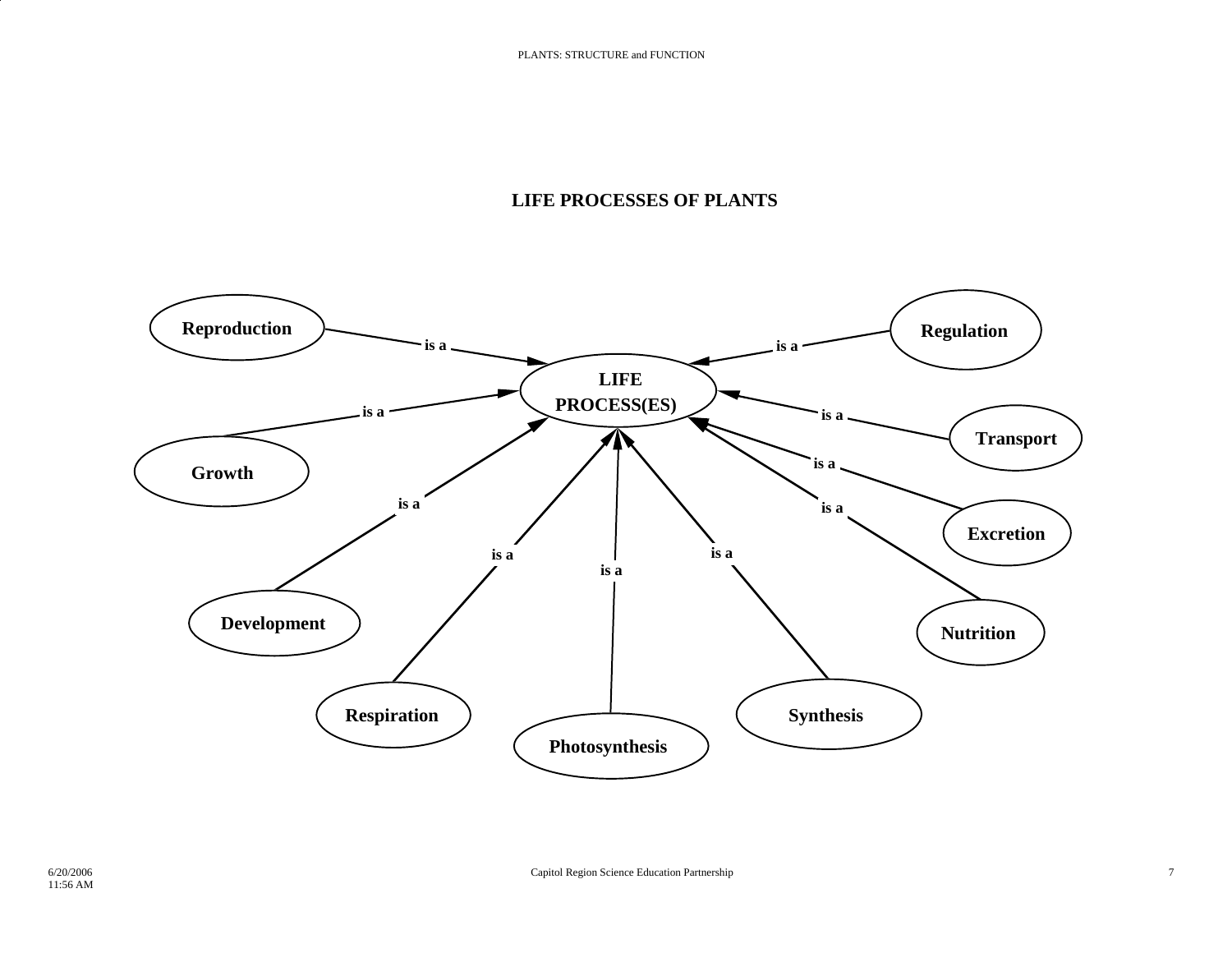

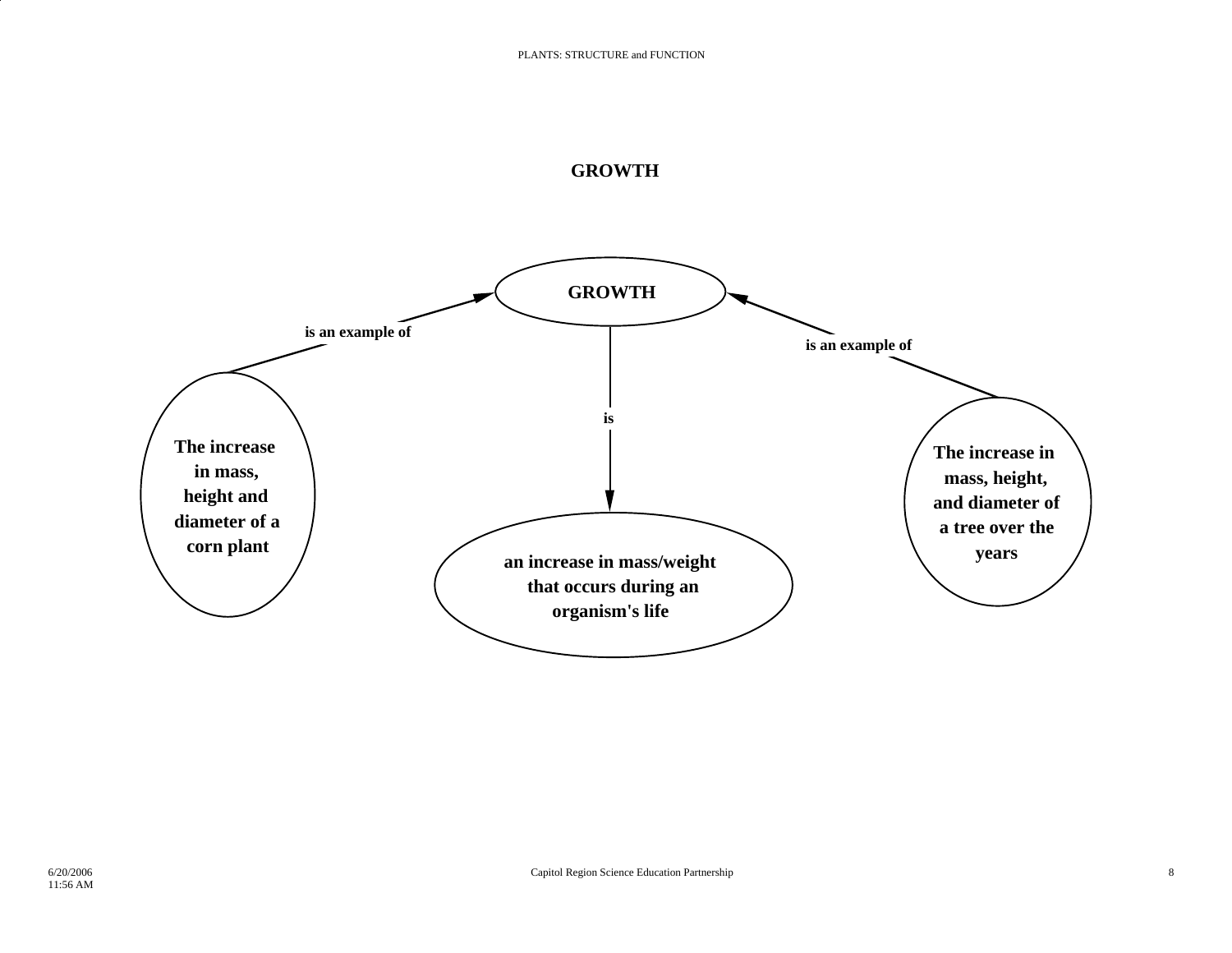

## **DEVELOPMENT**

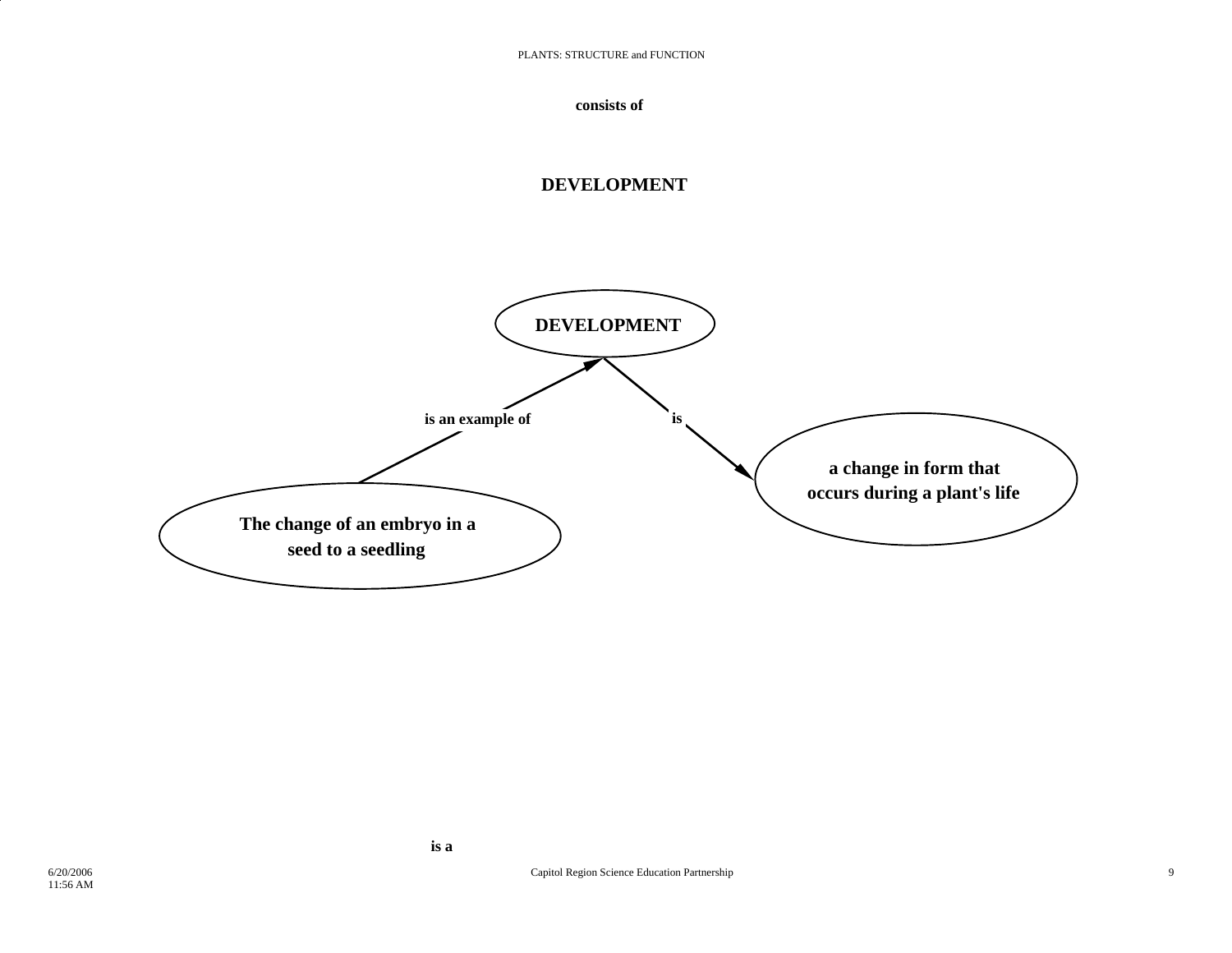### **REPRODUCTION**

**is composed of**

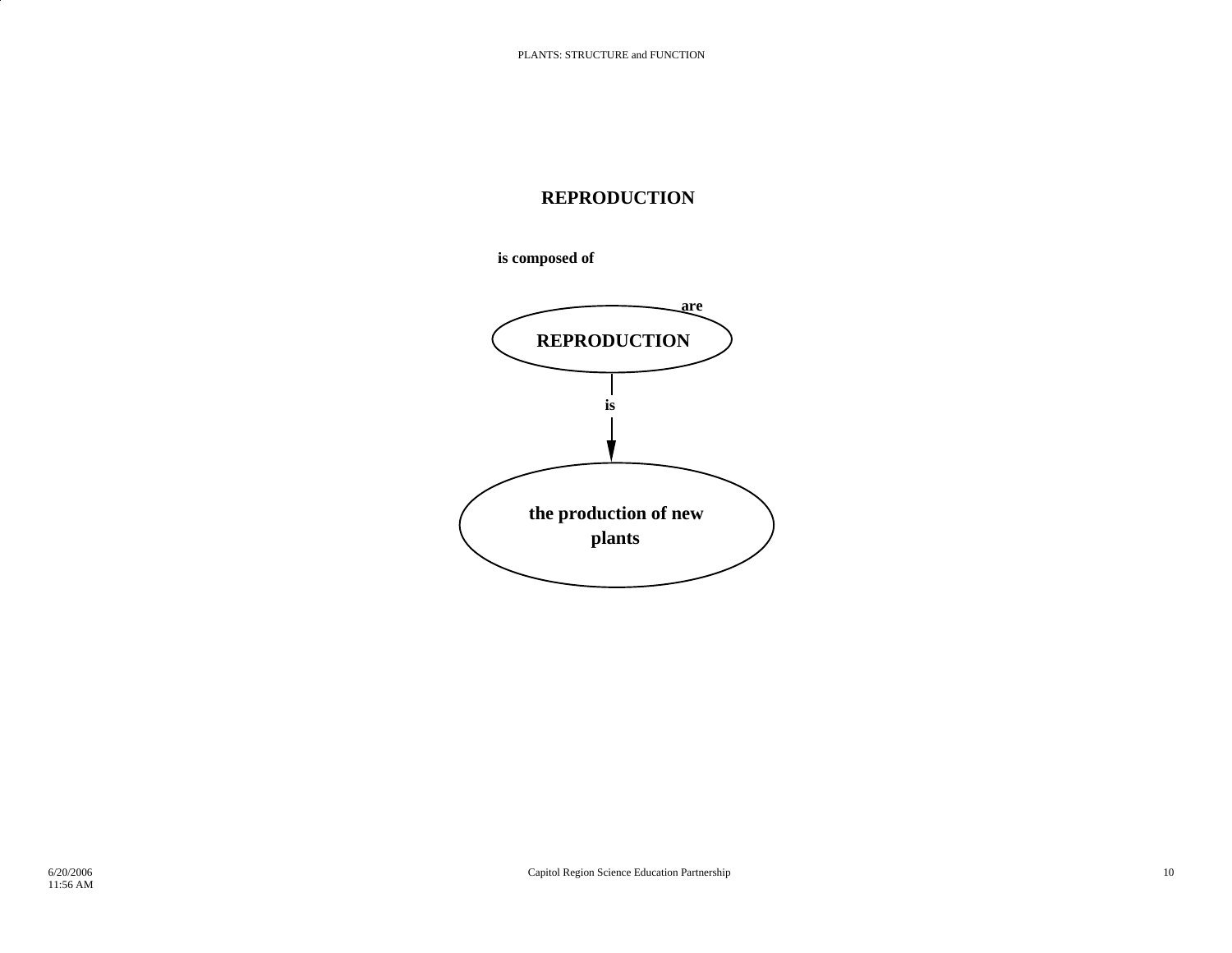**comprise reproduce approximately**





**are**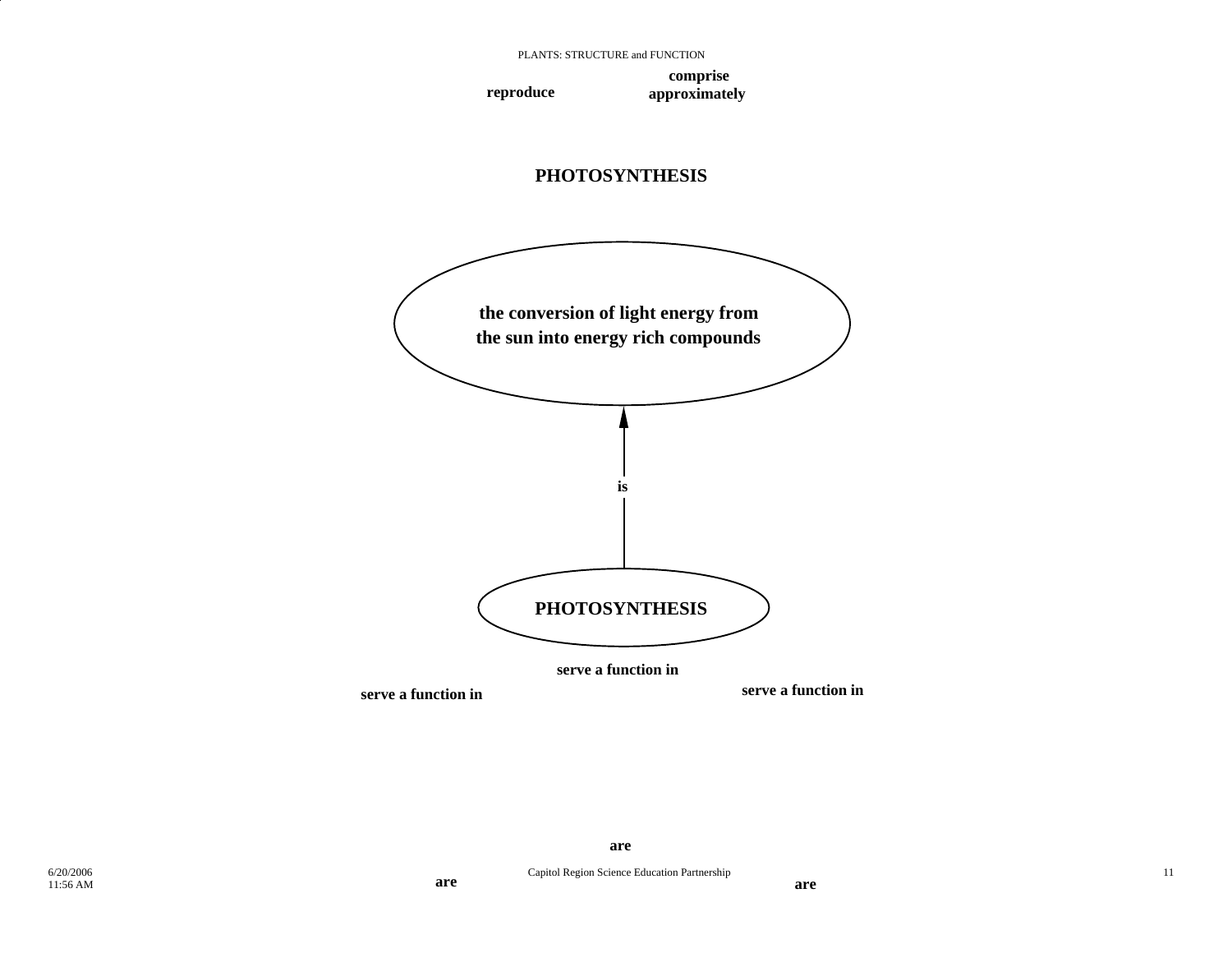**are**are



**of of**

**of**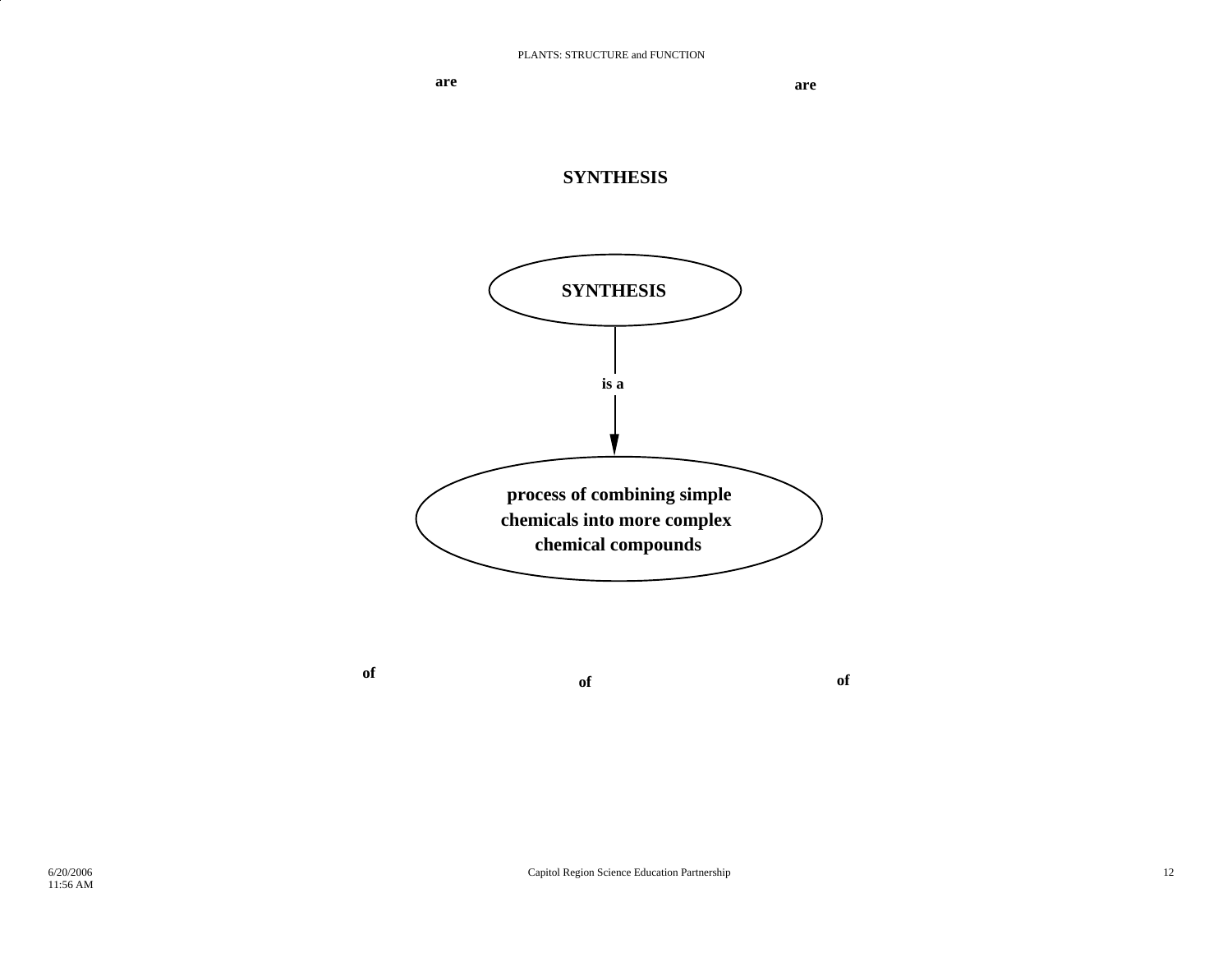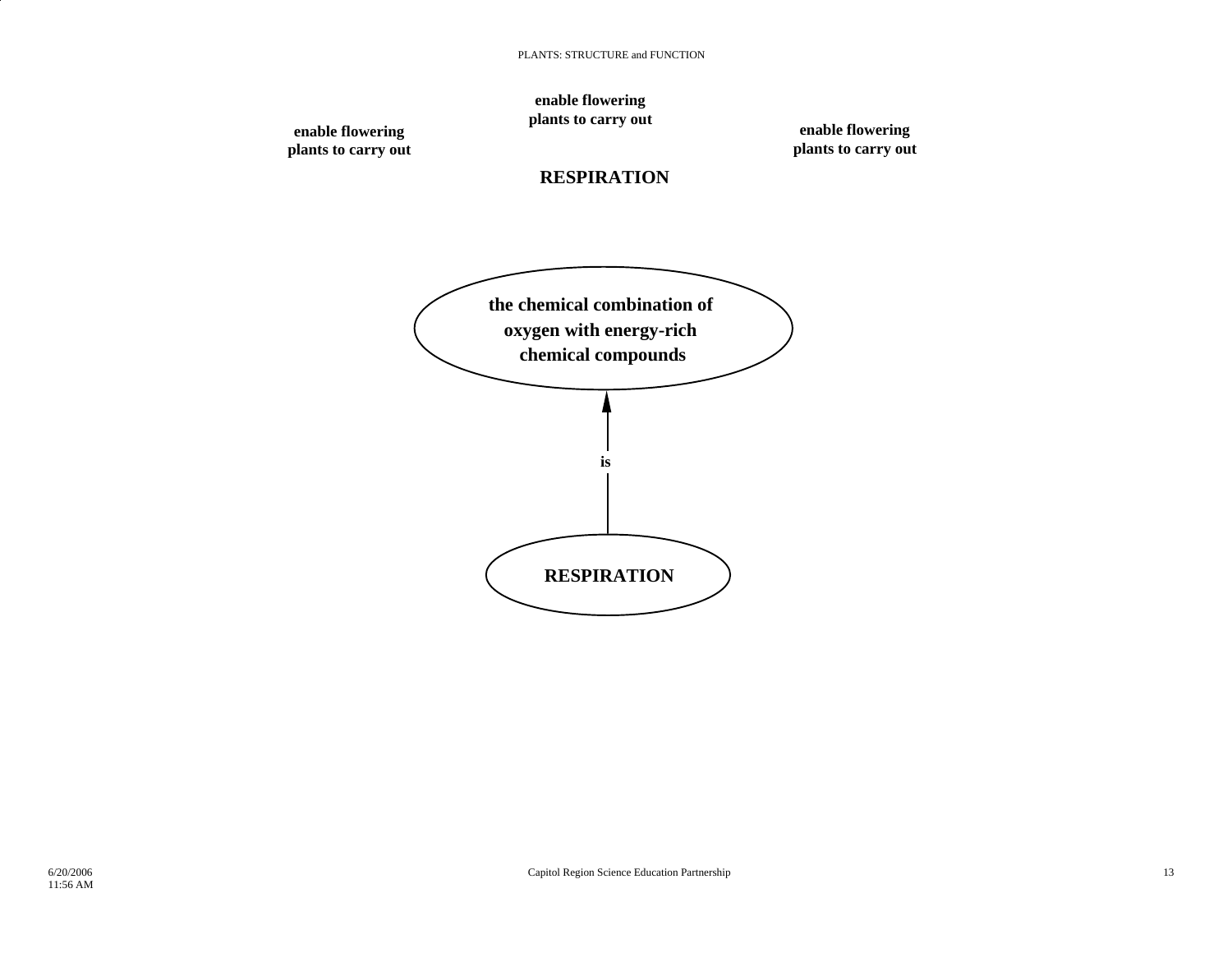## **EXCRETION**

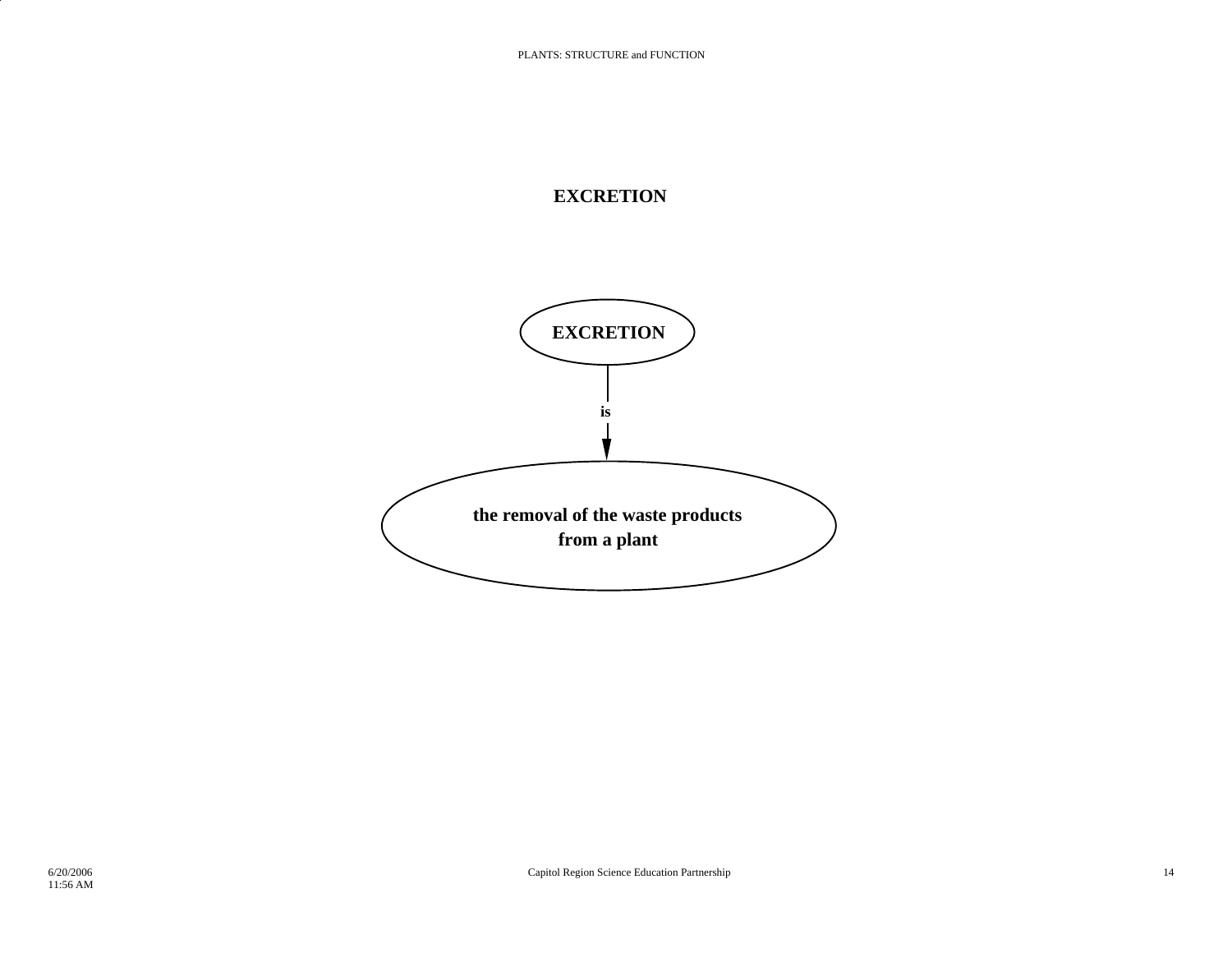## **TRANSPORT**

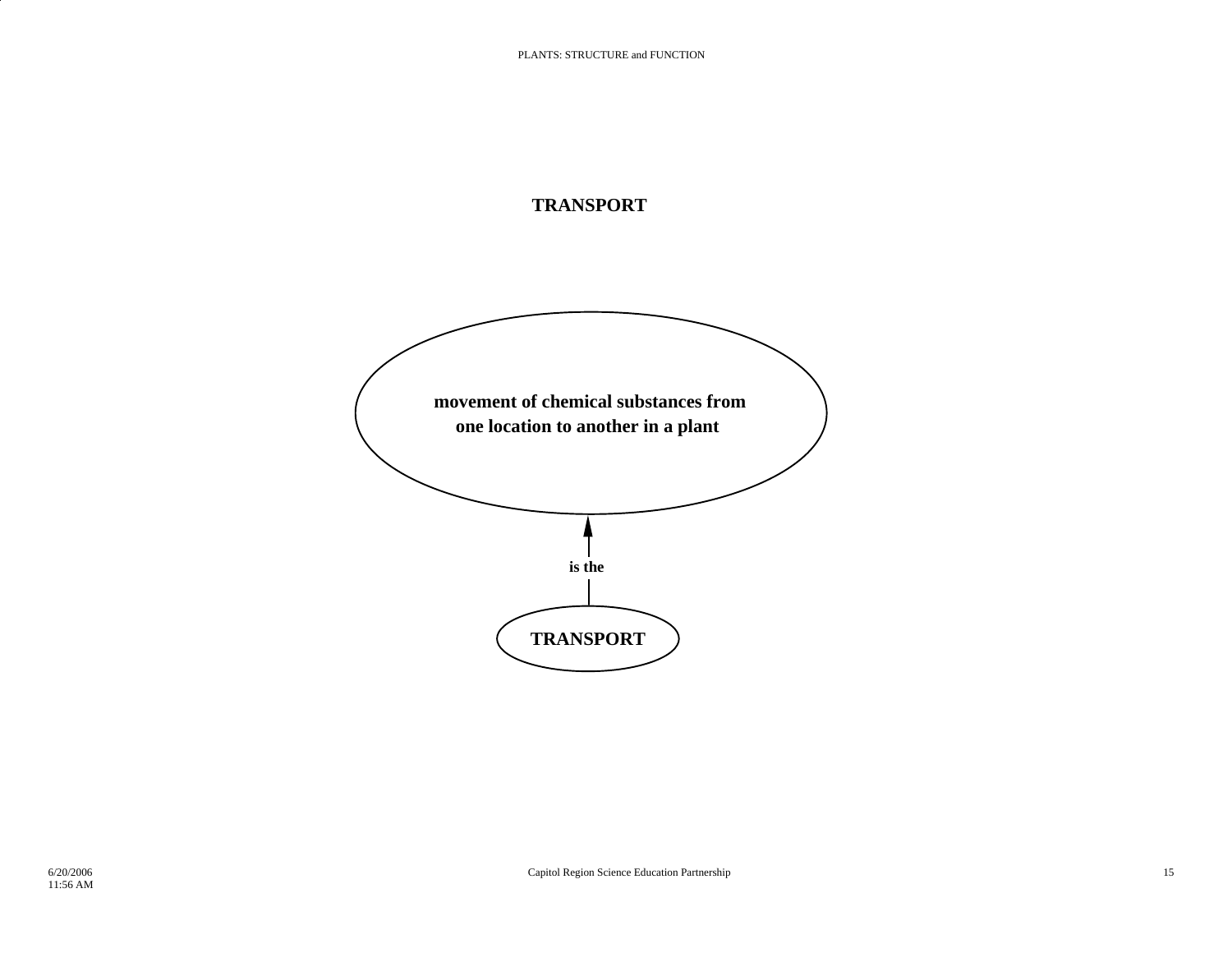## **INTERDEPENDENCE OF BASIC NEEDS AND LIFE PROCESSES**

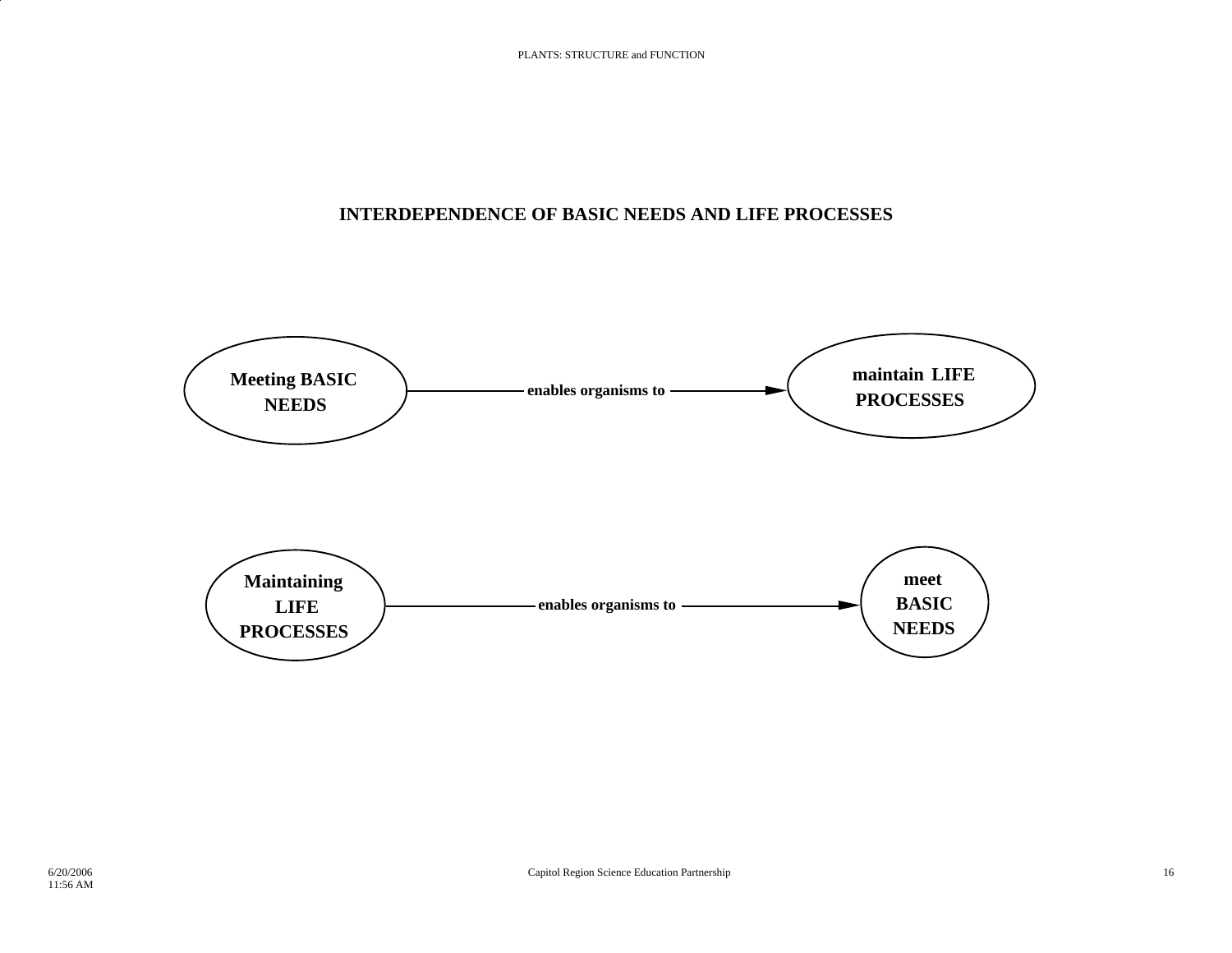### **PLANT STRUCTURES: MEETING BASIC NEEDS**

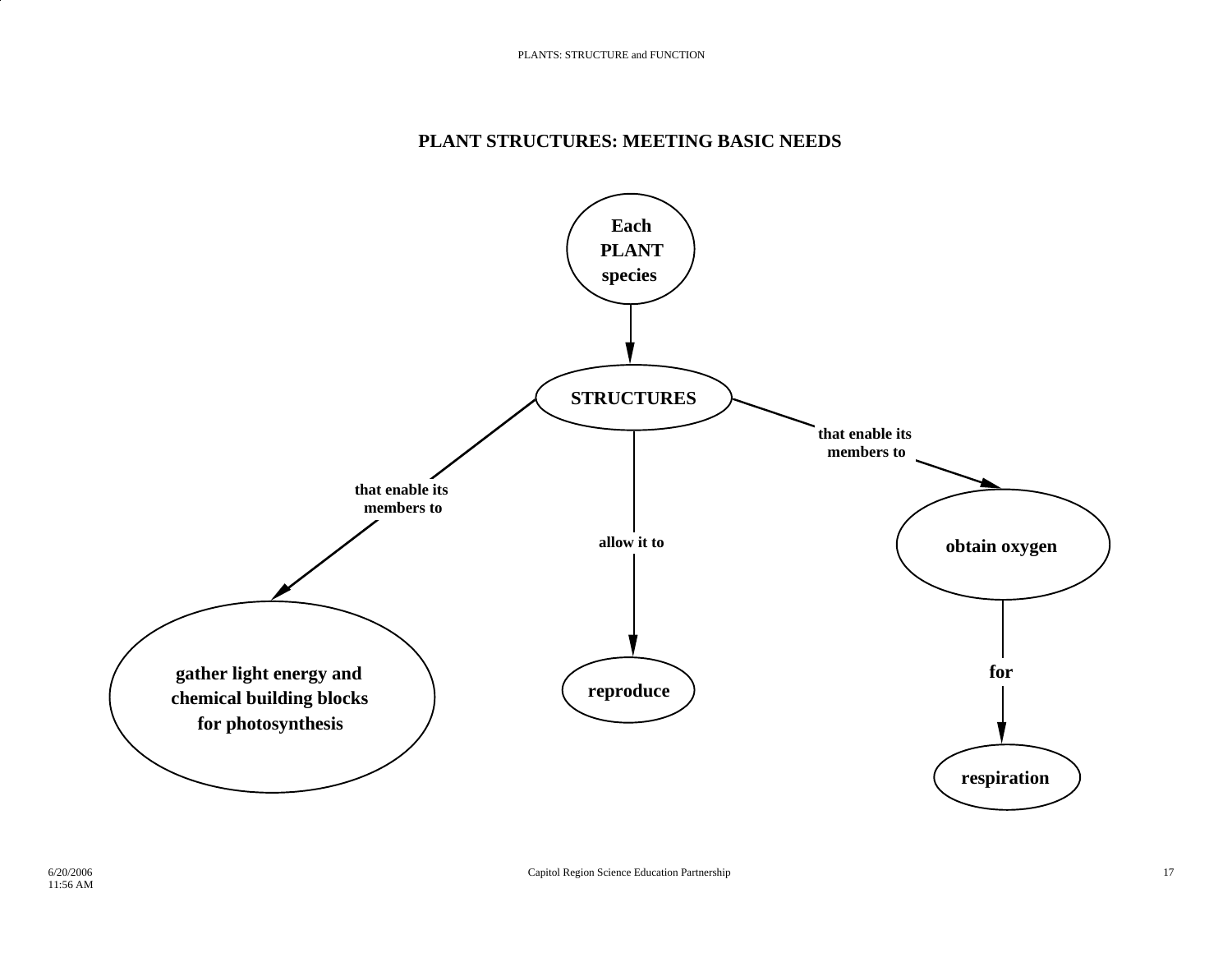### **PLANT STRUCTURES: FLOWERING PLANTS**

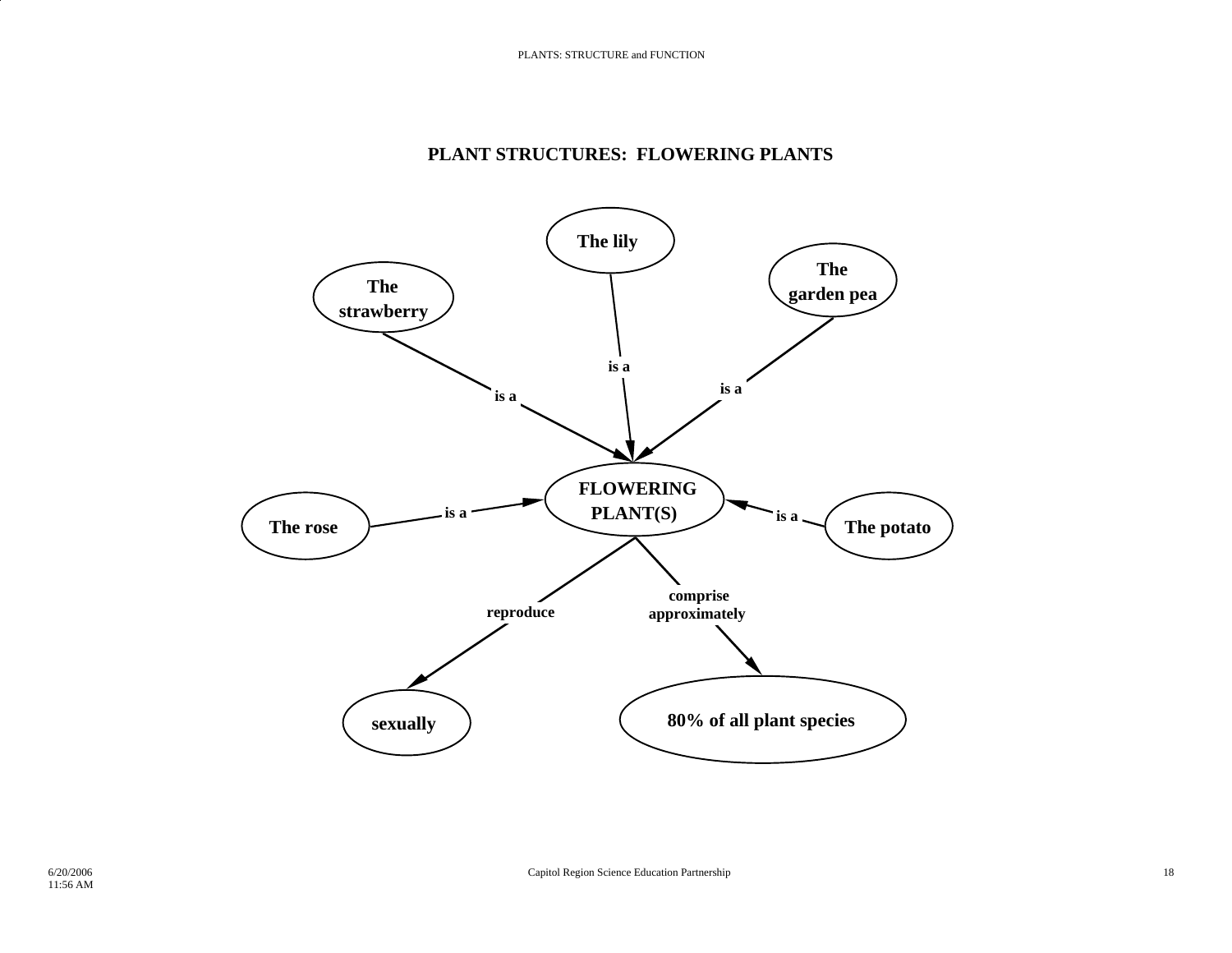### **FLOWERING PLANT STRUCTURES: PHOTOSYNTHESIS FUNCTION**

**is** 

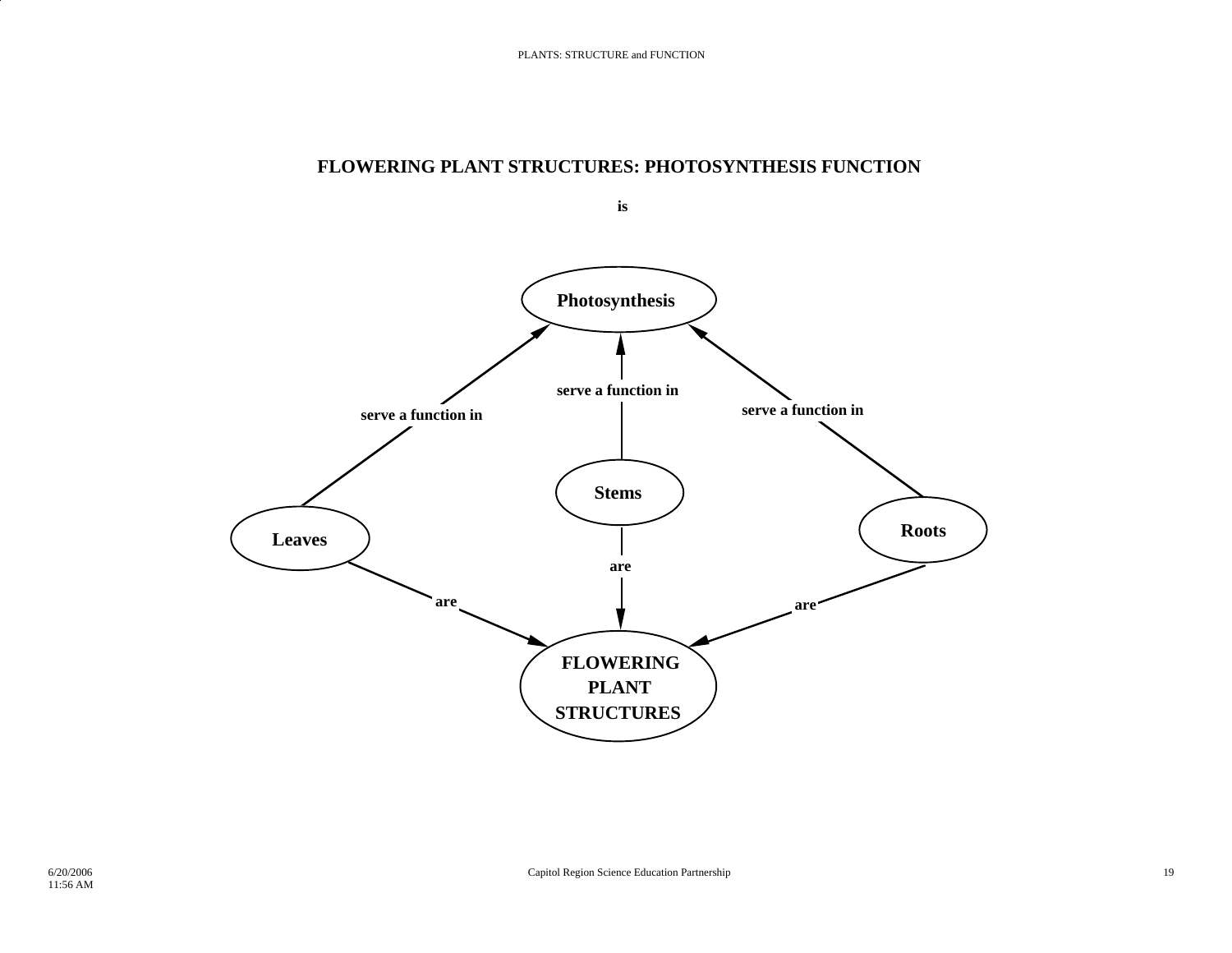**is a**

### **THE STRUCTURE-FUNCTION RELATIONSHIP**

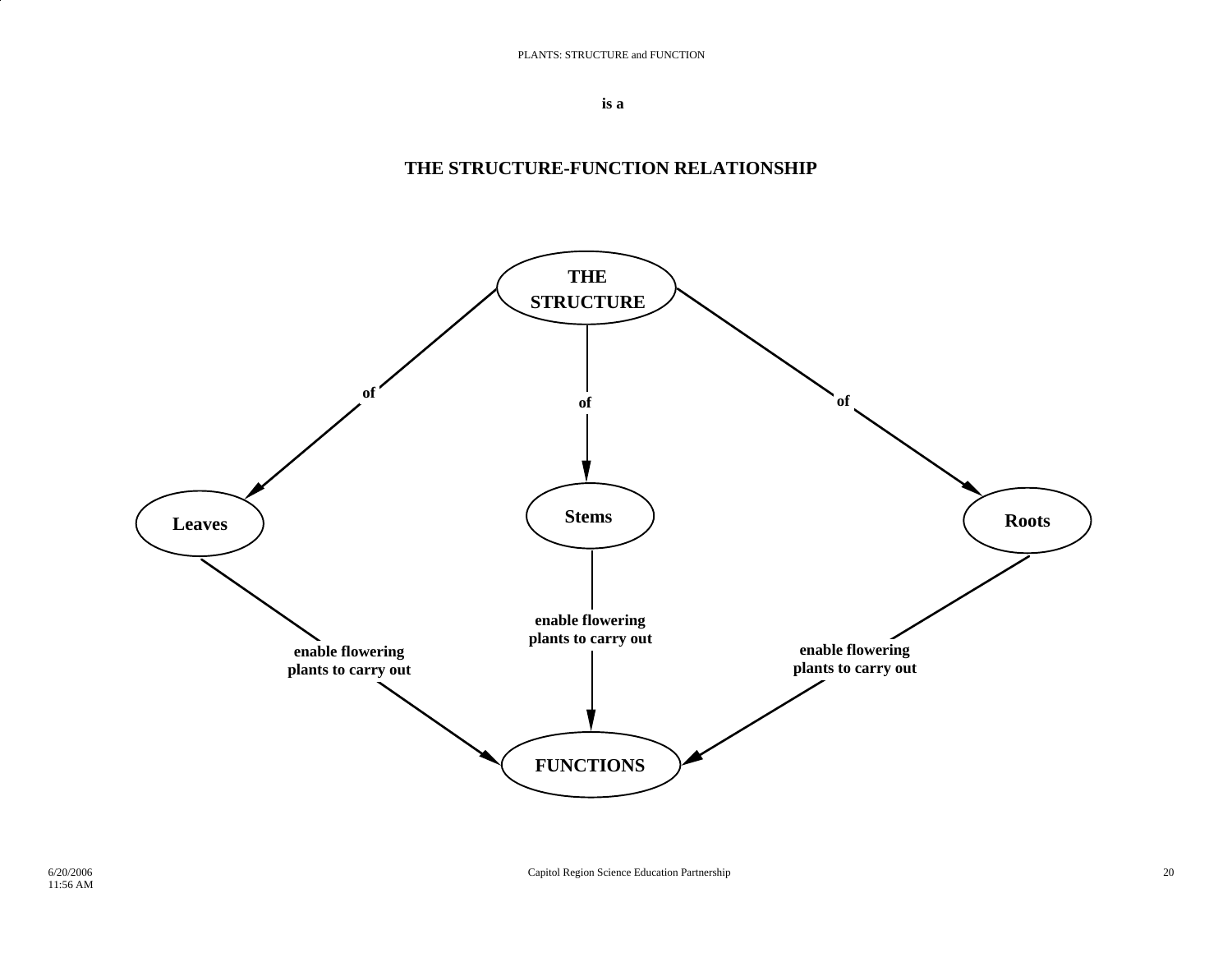## **PHOTOSYNTHESIS: FUNCTIONS**

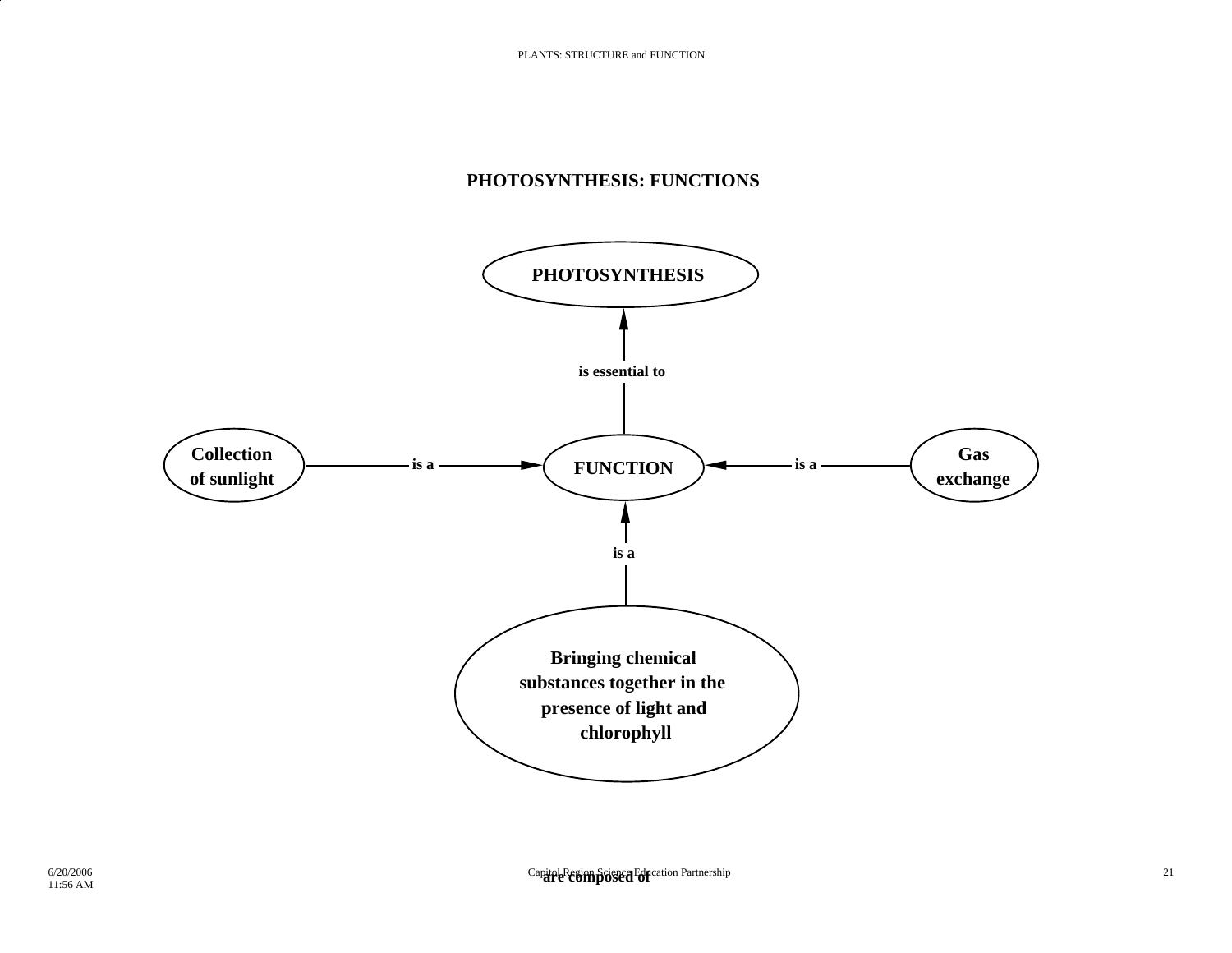PLANTS: STRUCTURE and FUNCTION

#### **are composed of**

#### **LEAF STRUCTURE**

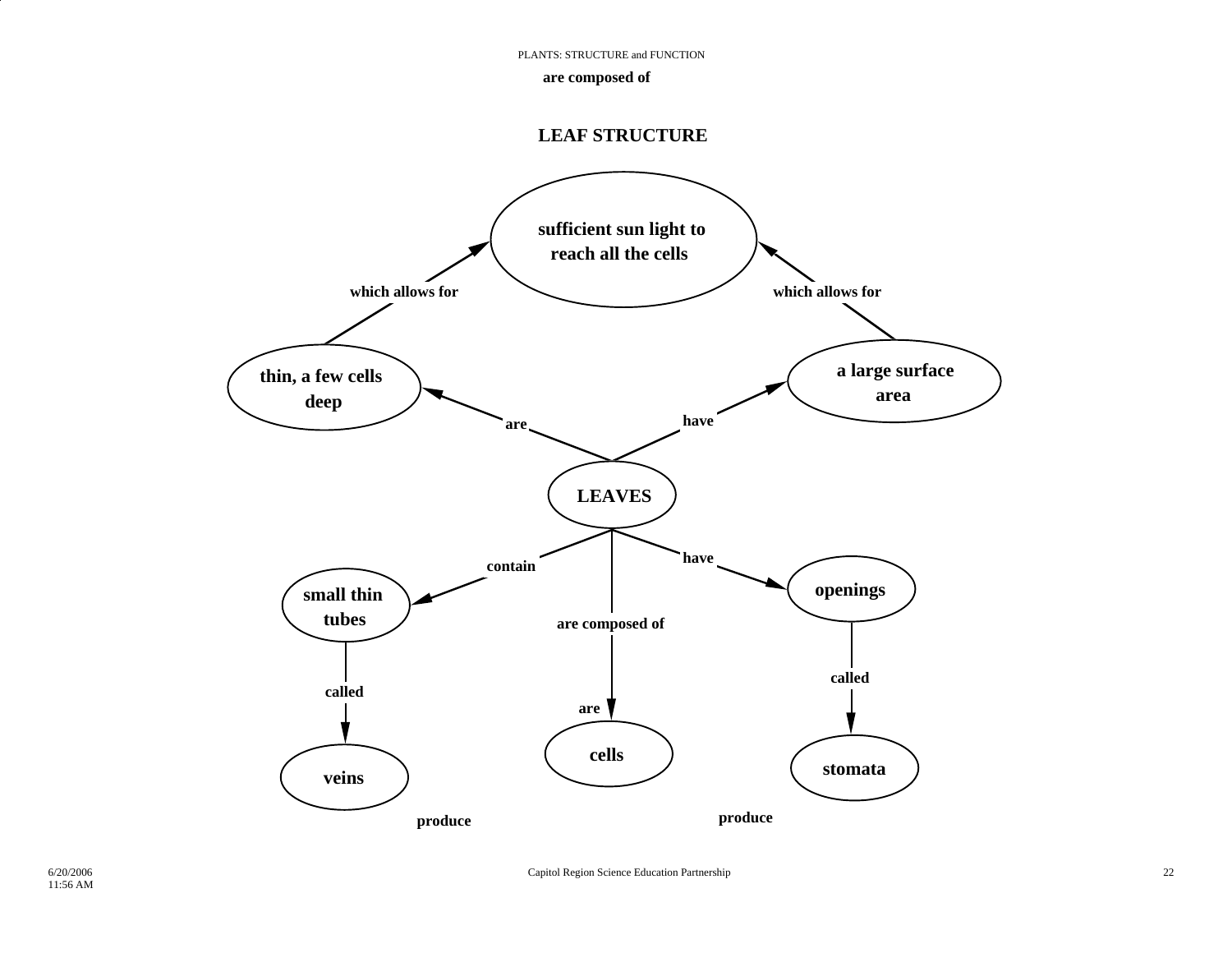

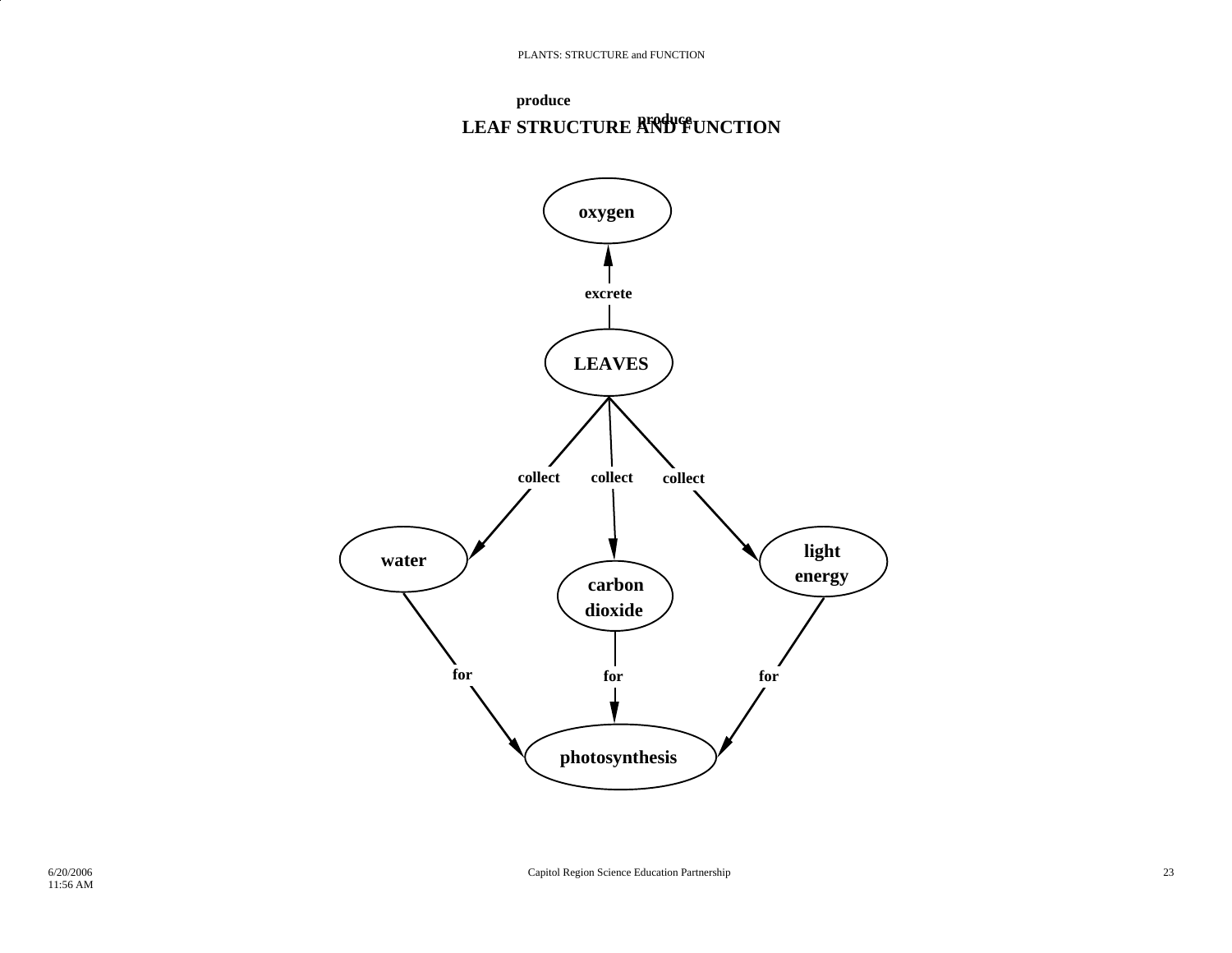### **LEAF STRUCTURE AND FUNCTION: STOMATA**

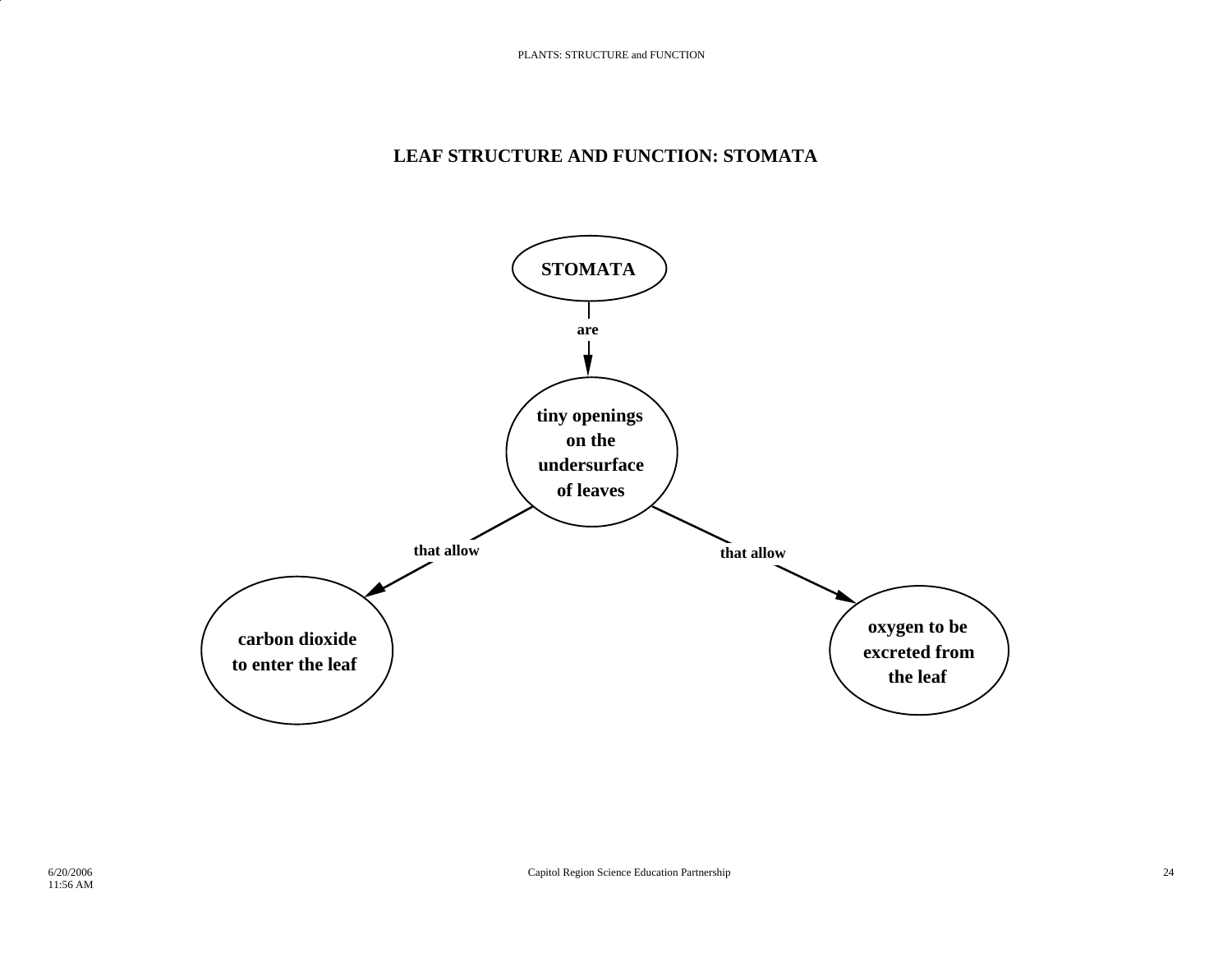## **LEAF STRUCTURE AND FUNCTION: VEINS**

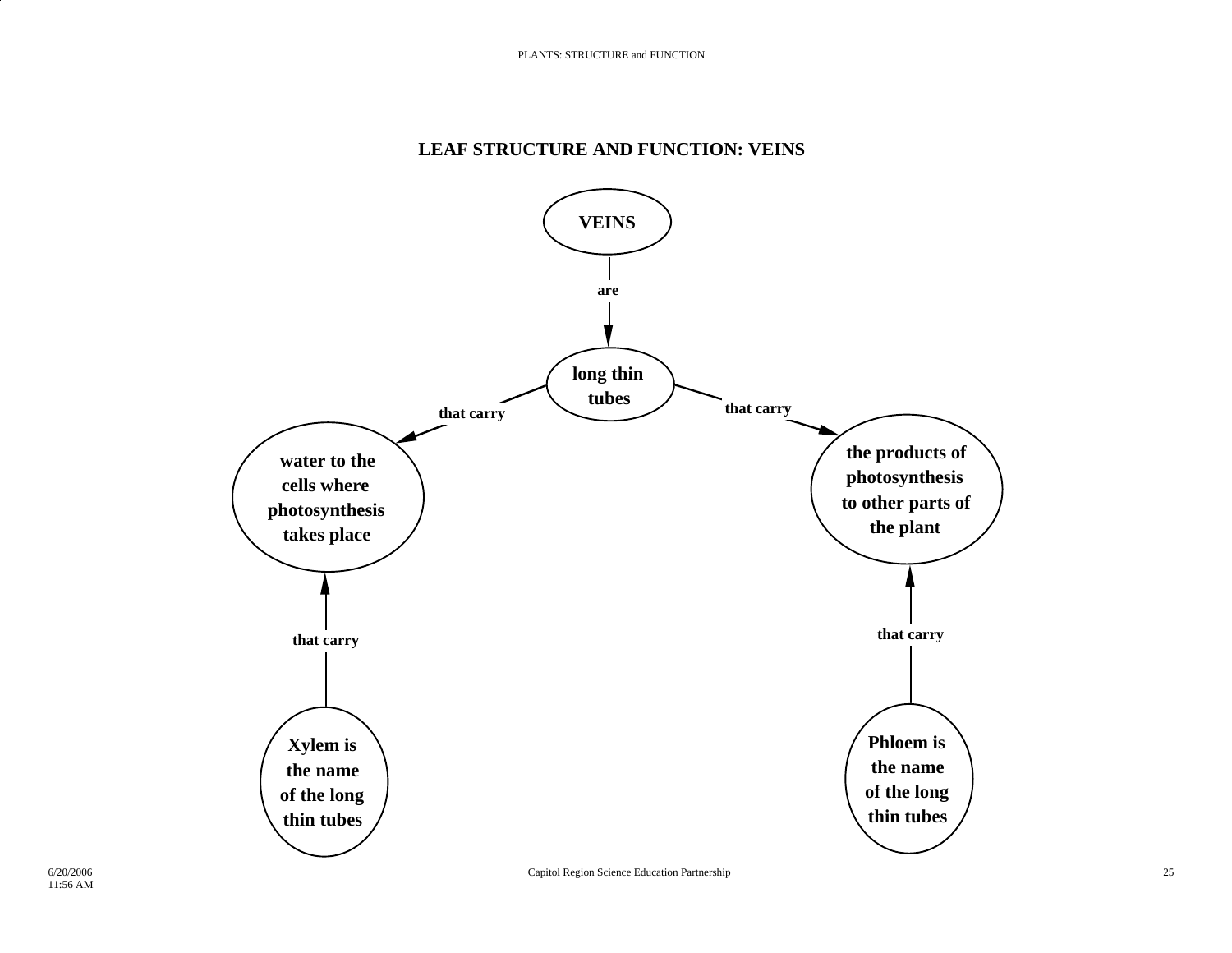### **LEAF STRUCTURE: CELLS**

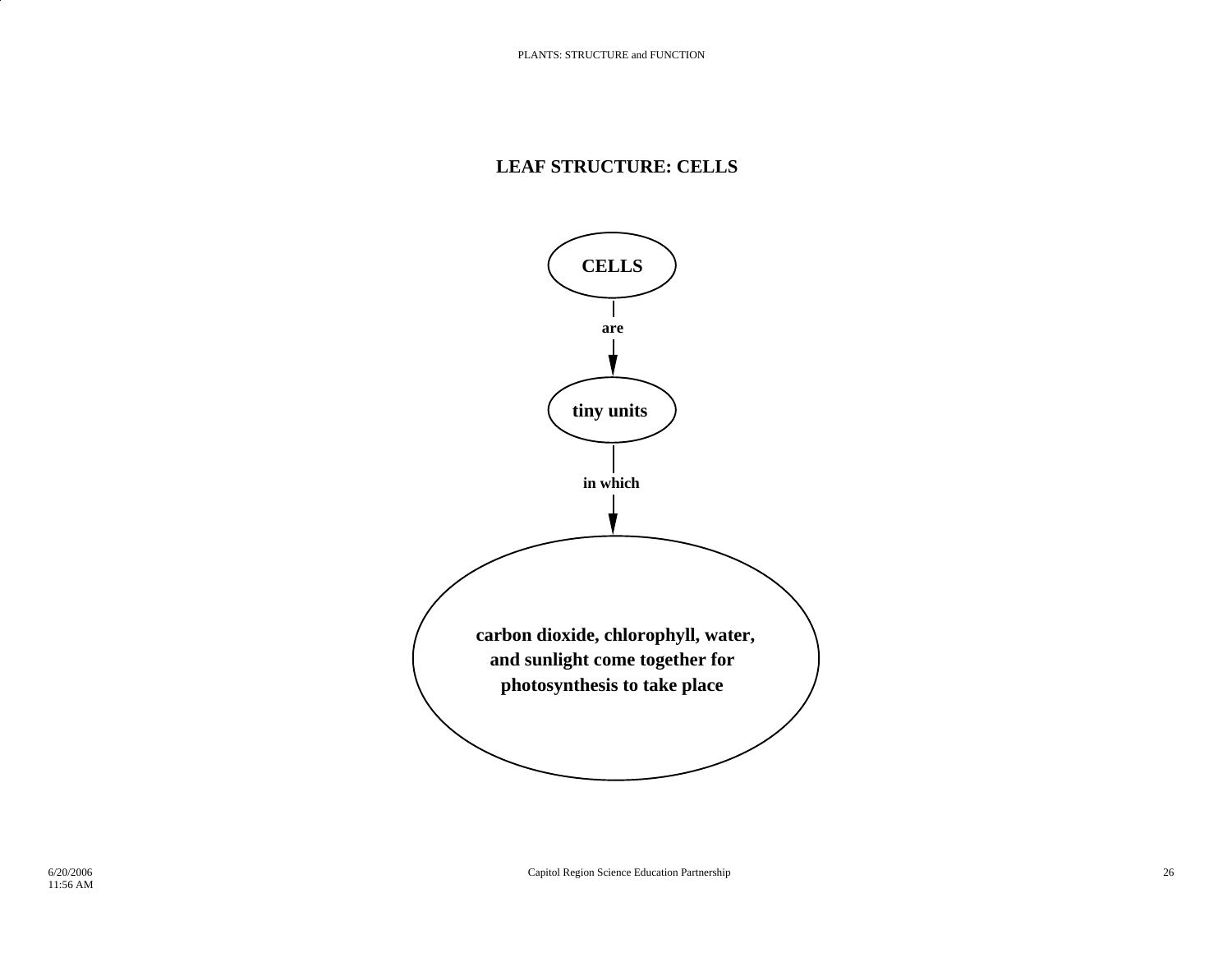### **ROOT STRUCTURE AND PHOTOSYNTHESIS FUNCTIONS**

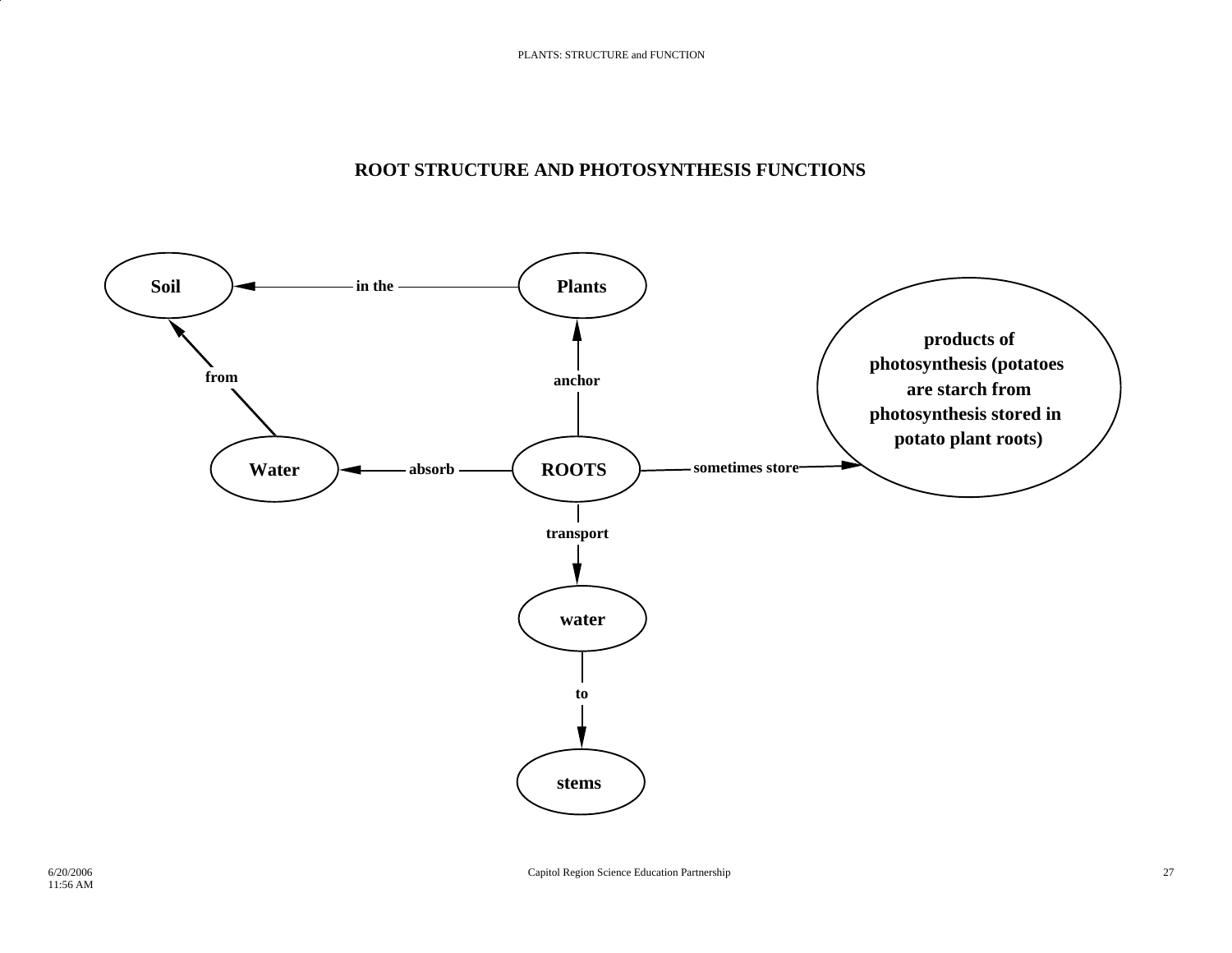#### **ROOT STRUCTURE**

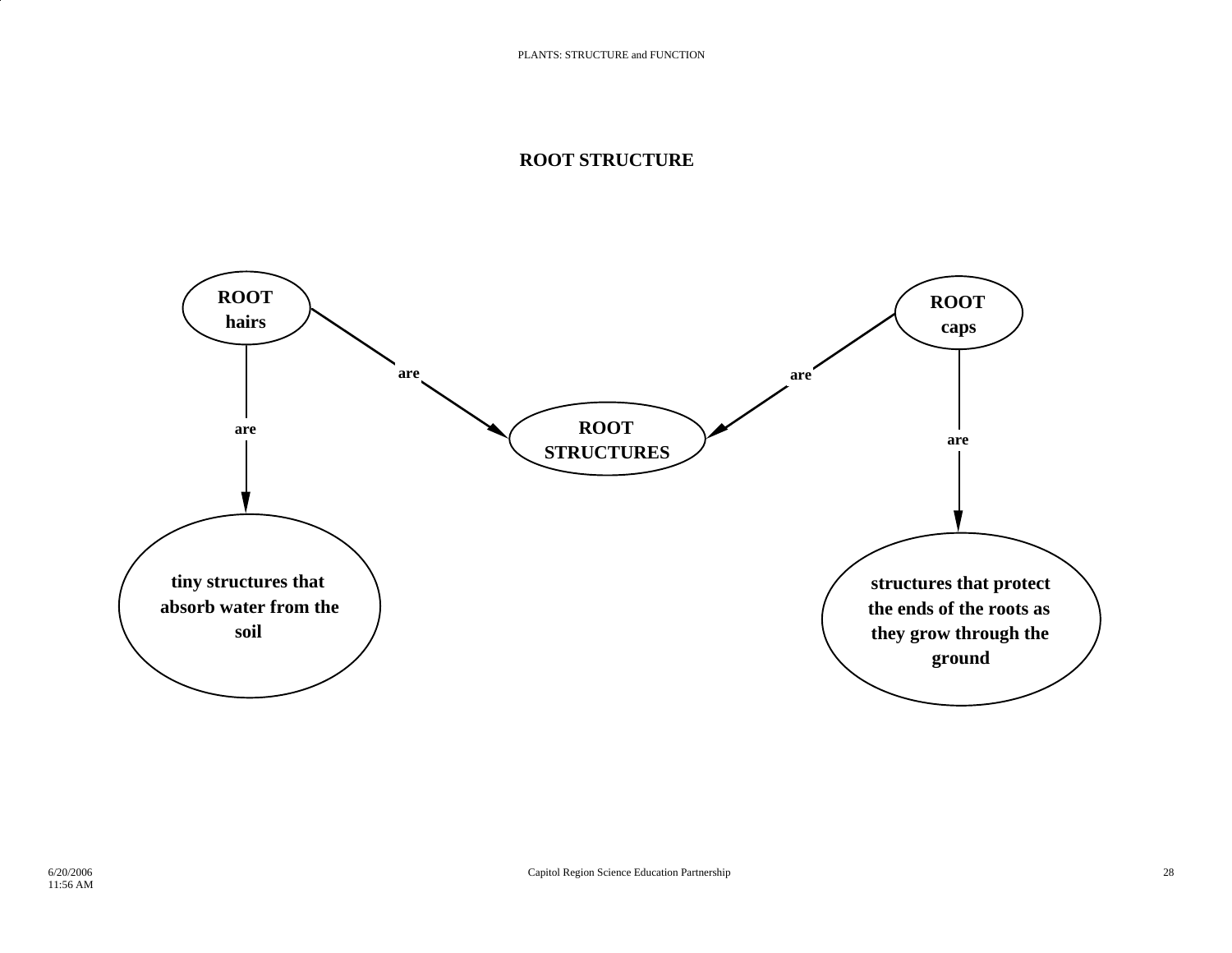**is essential to**

# **is a is a FLOWERING PLANT STRUCTURES: SEXUAL REPRODUCTION**



**which allows for**

**which allows for**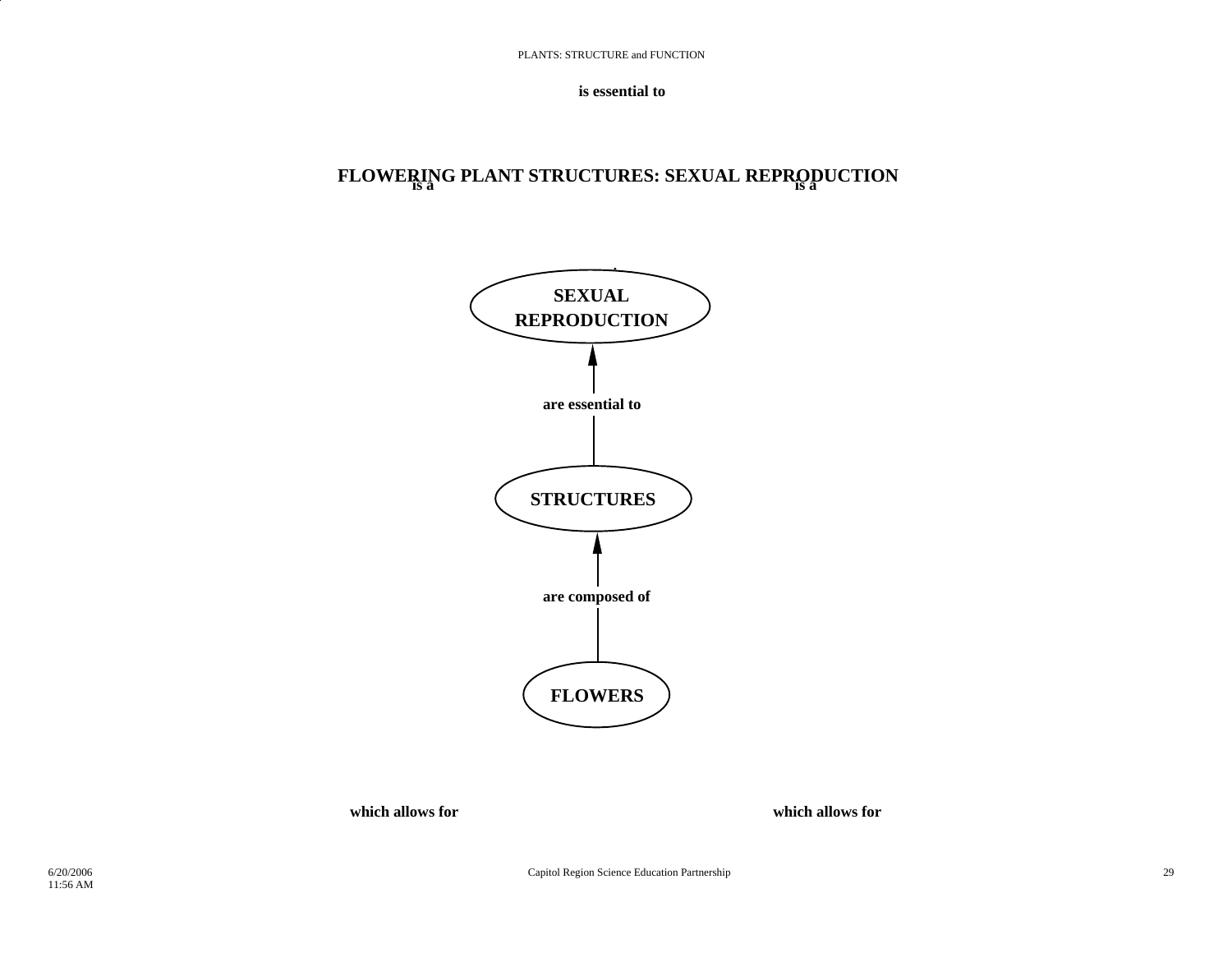





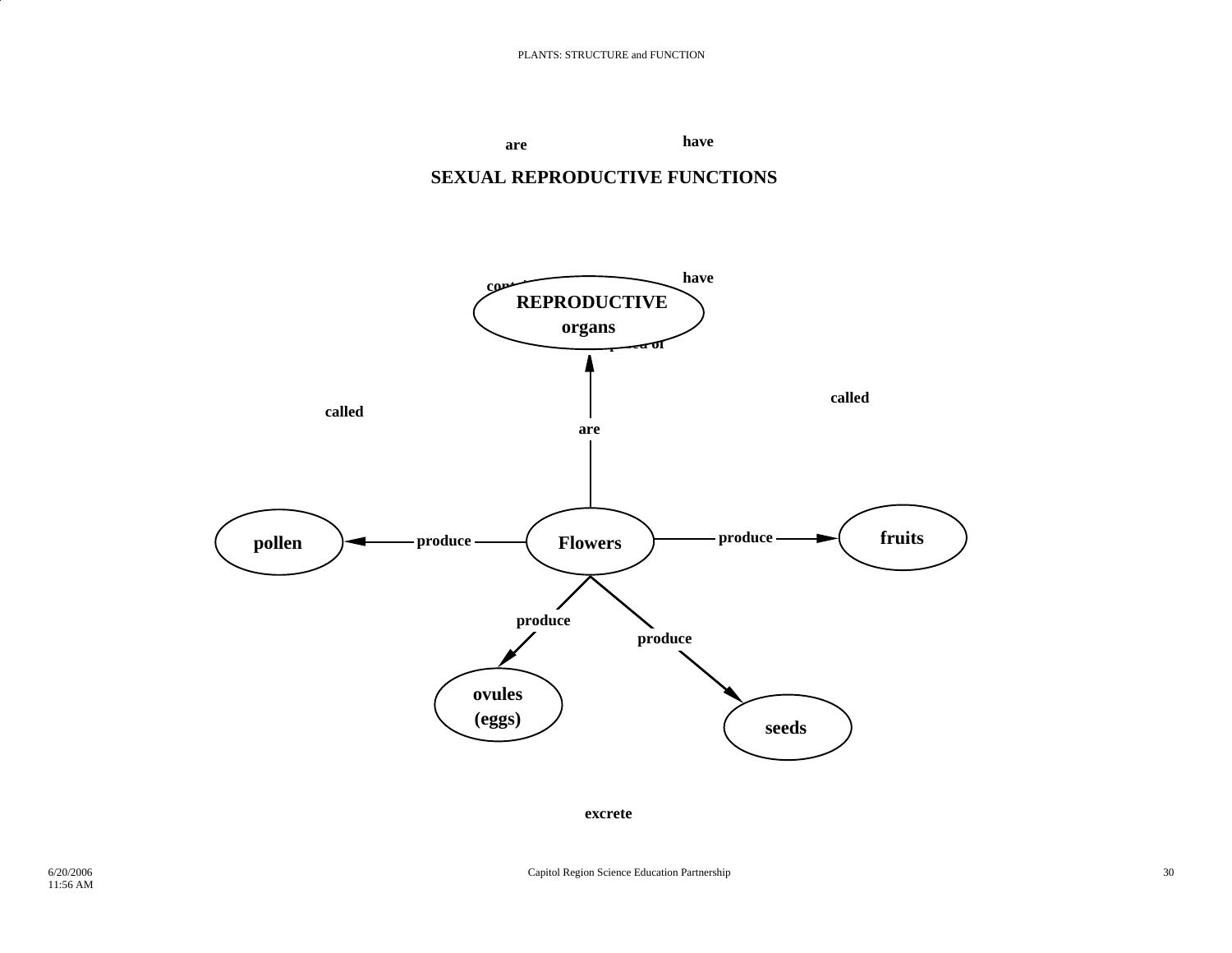## **FLOWER STRUCTURE AND REPRODUCTIVE FUNCTIONS**



**protect**

**which**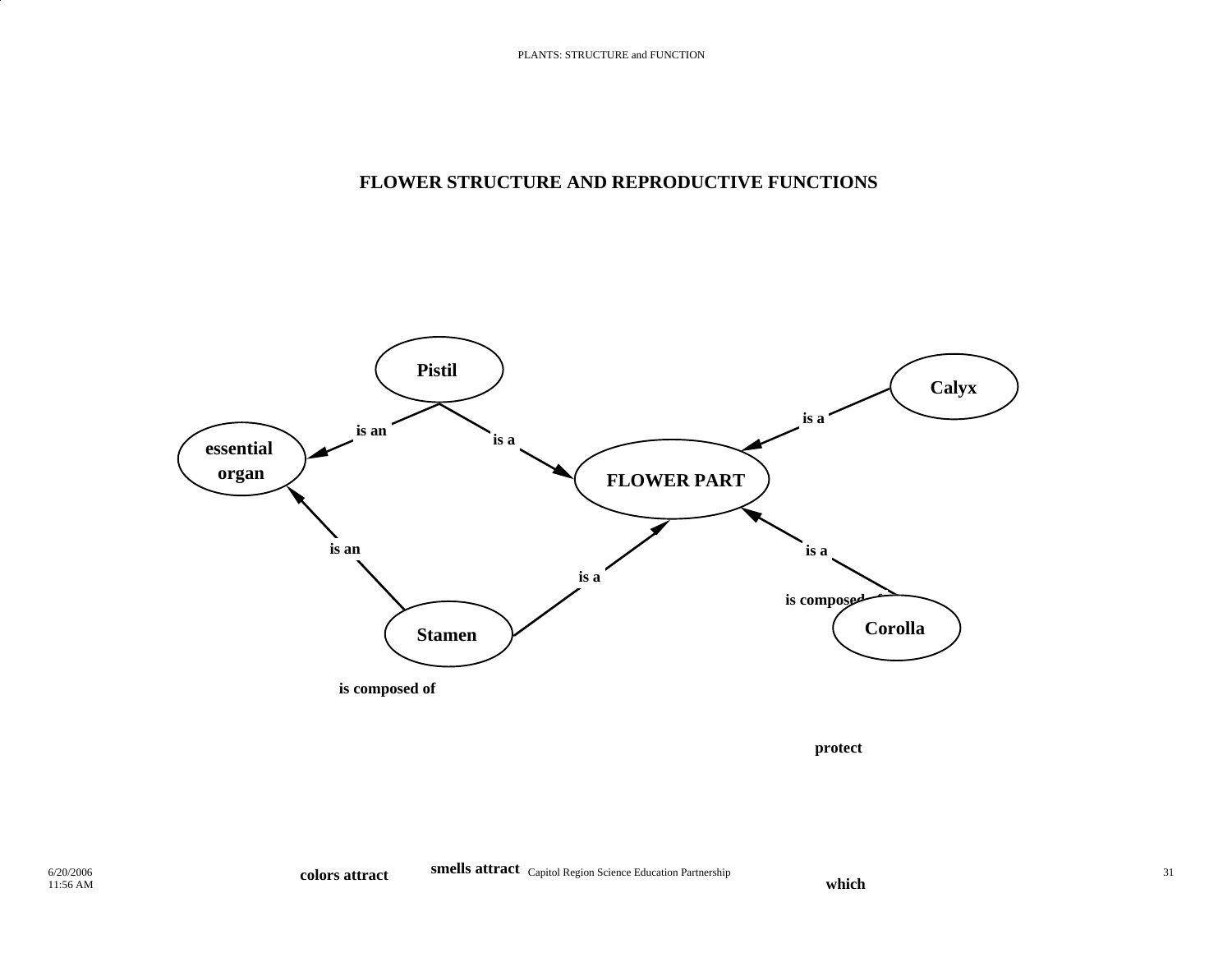**colors attract**

 **smells attract which**which

### **PISTIL: STRUCTURE AND FUNCTION**

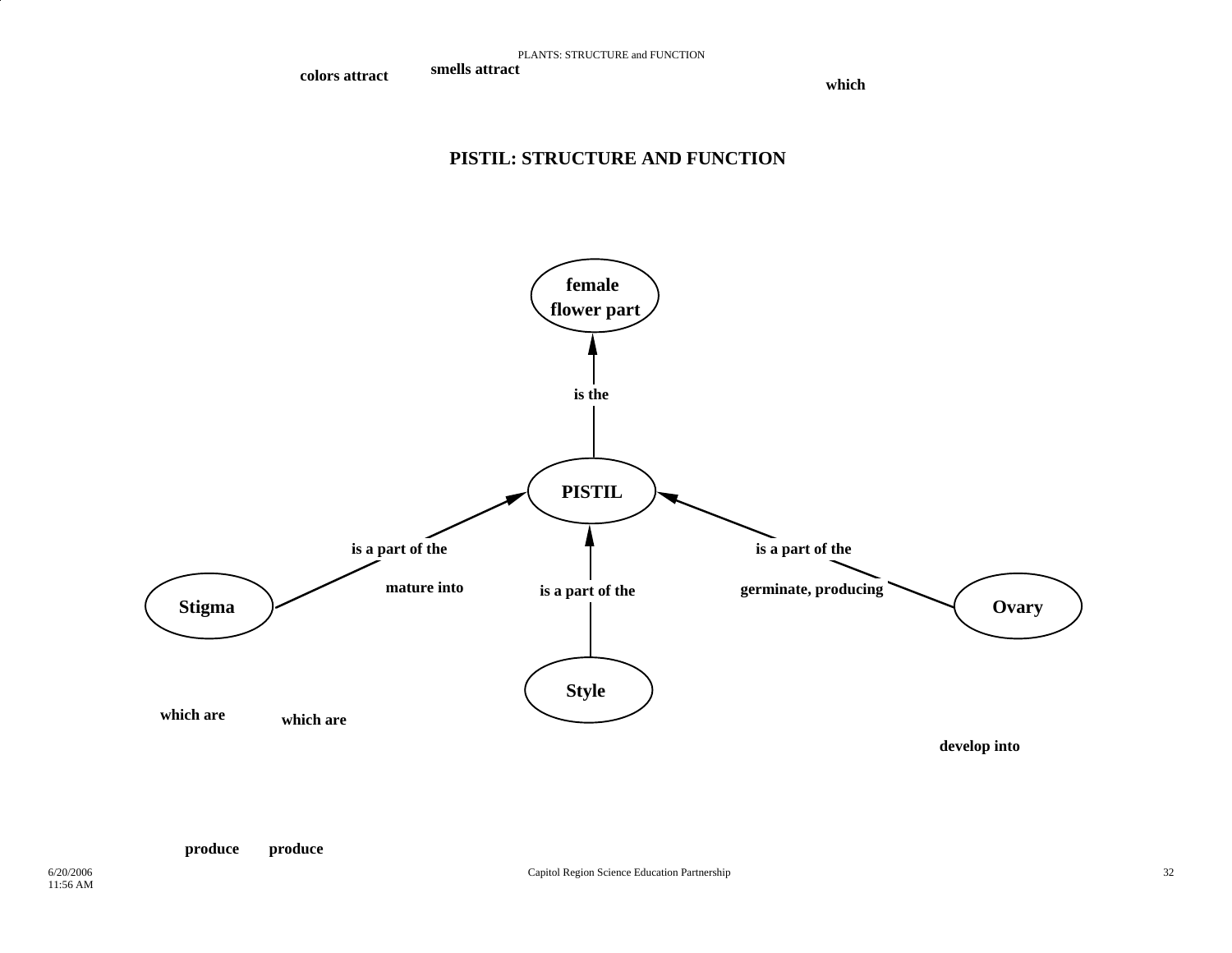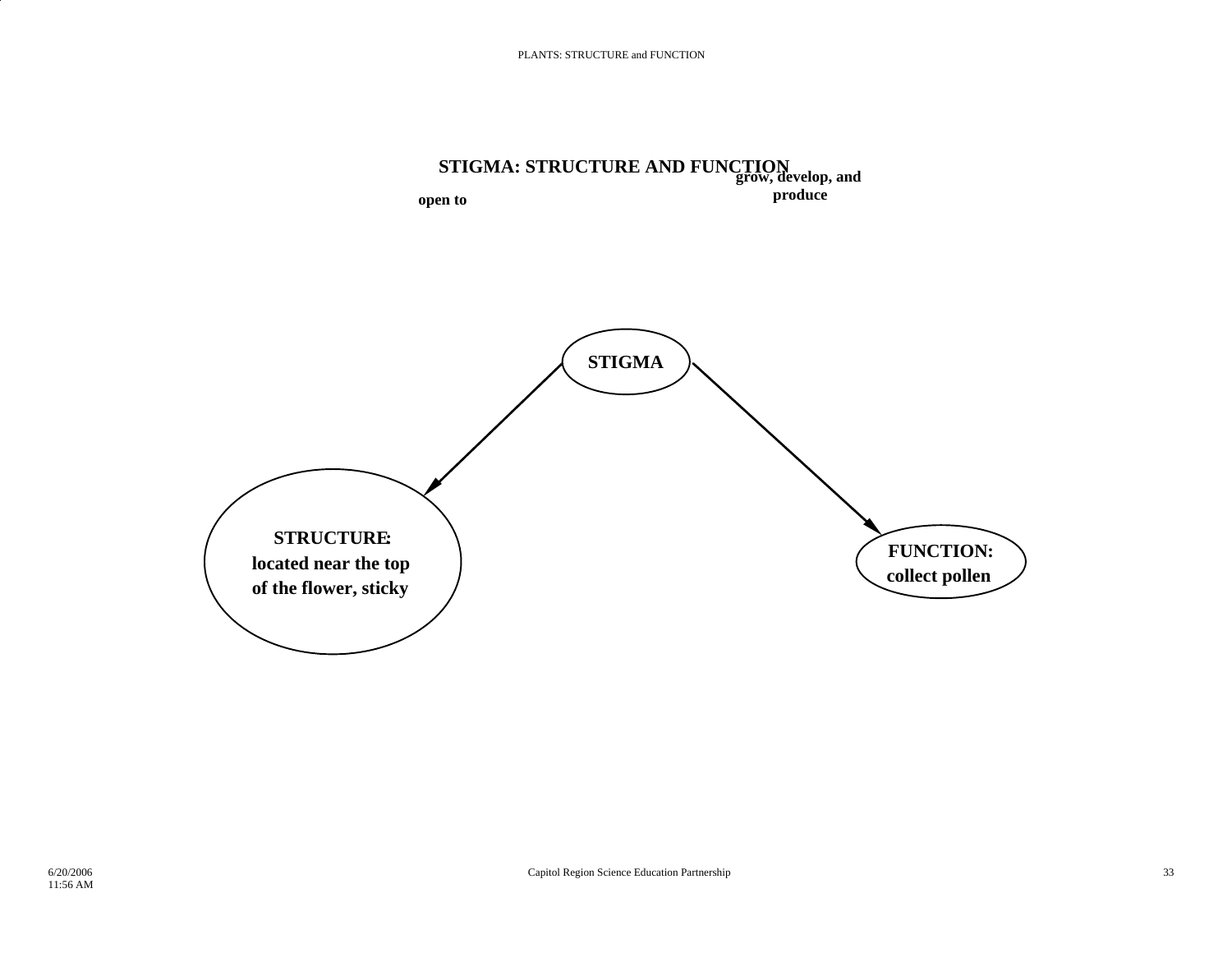## **STYLE: STRUCTURE AND FUNCTION**

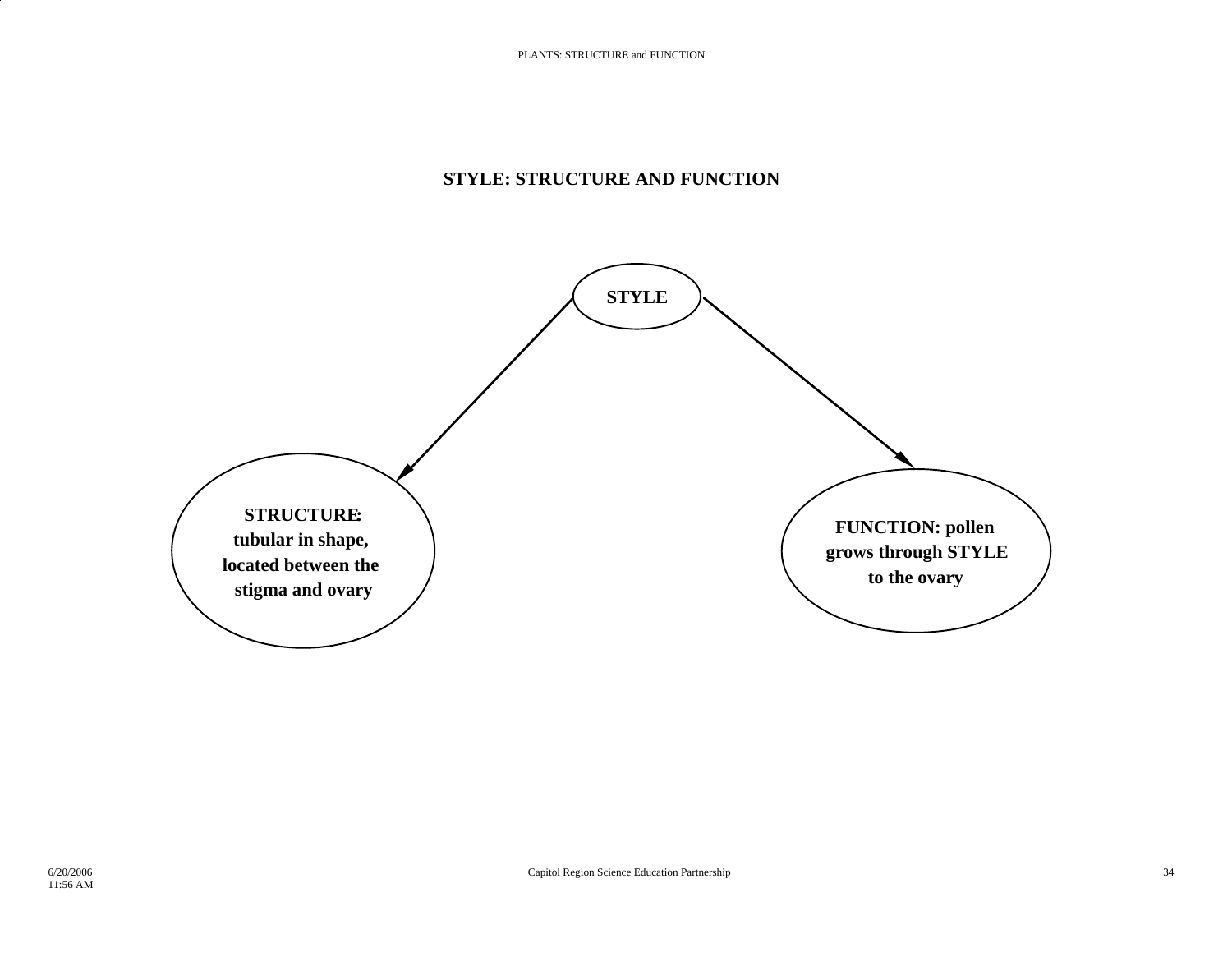### **OVARY: STRUCTURE AND FUNCTIONS**

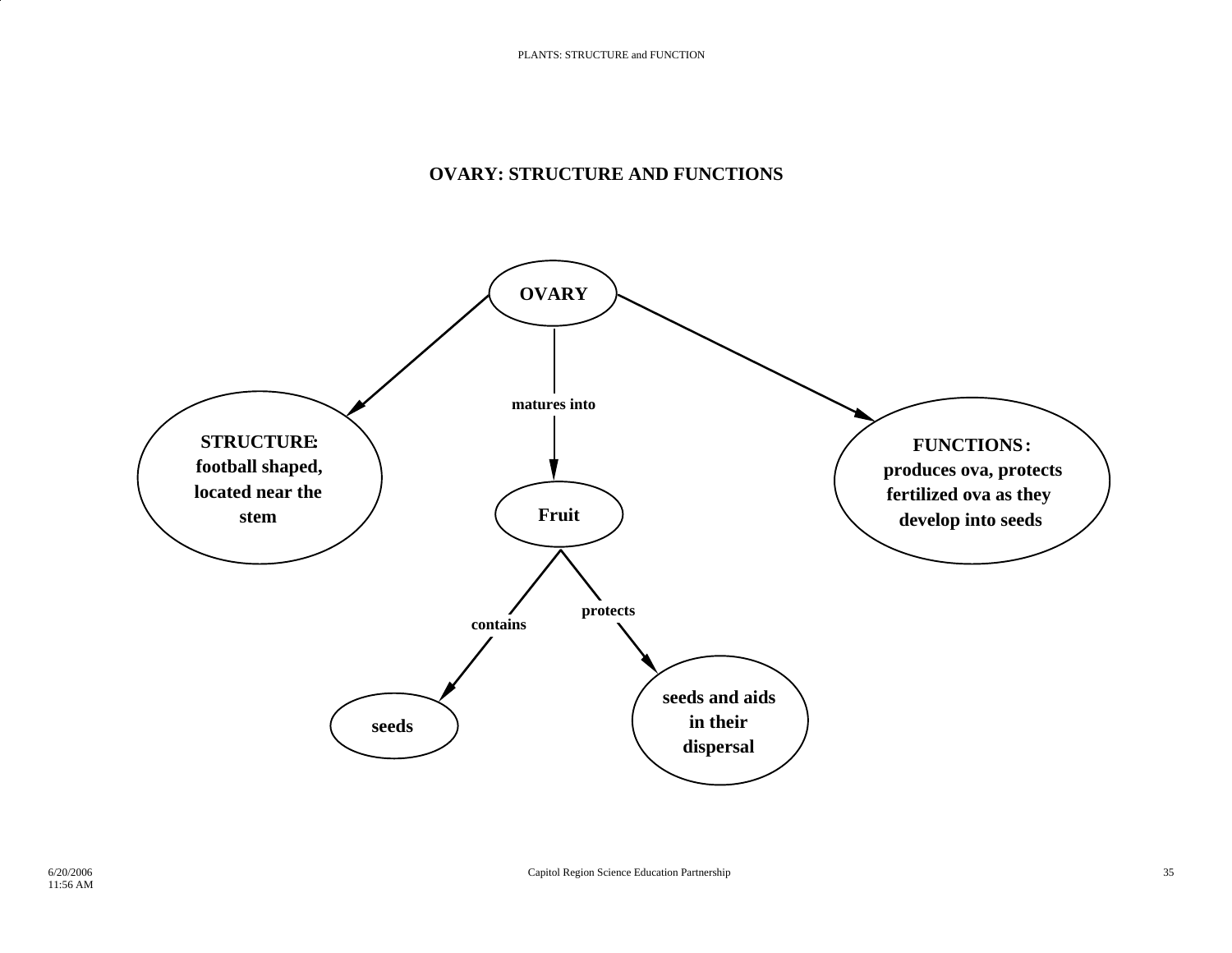### **STAMEN: STRUCTURES AND FUNCTION**

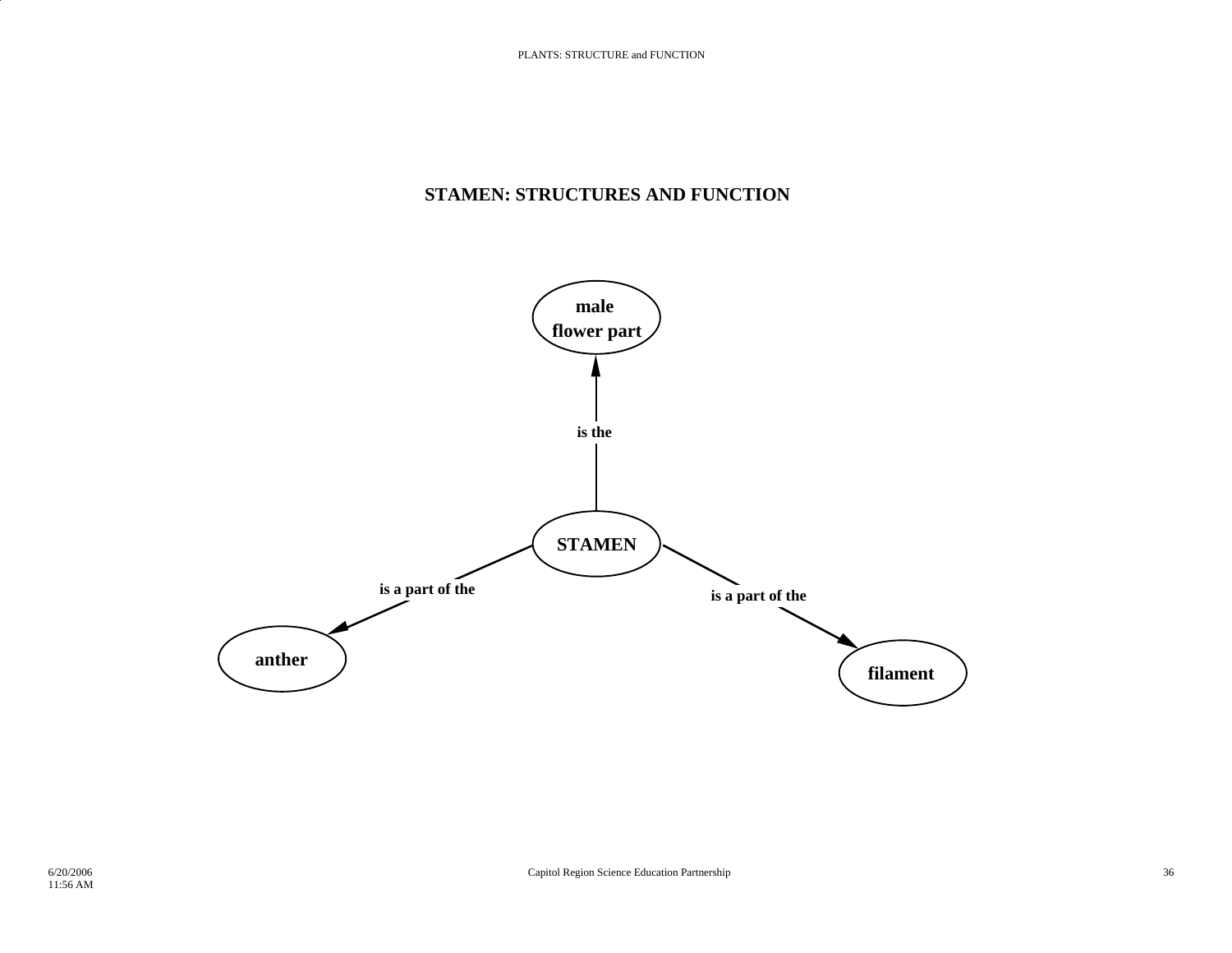## **ANTHER: STRUCTURE AND FUNCTION**

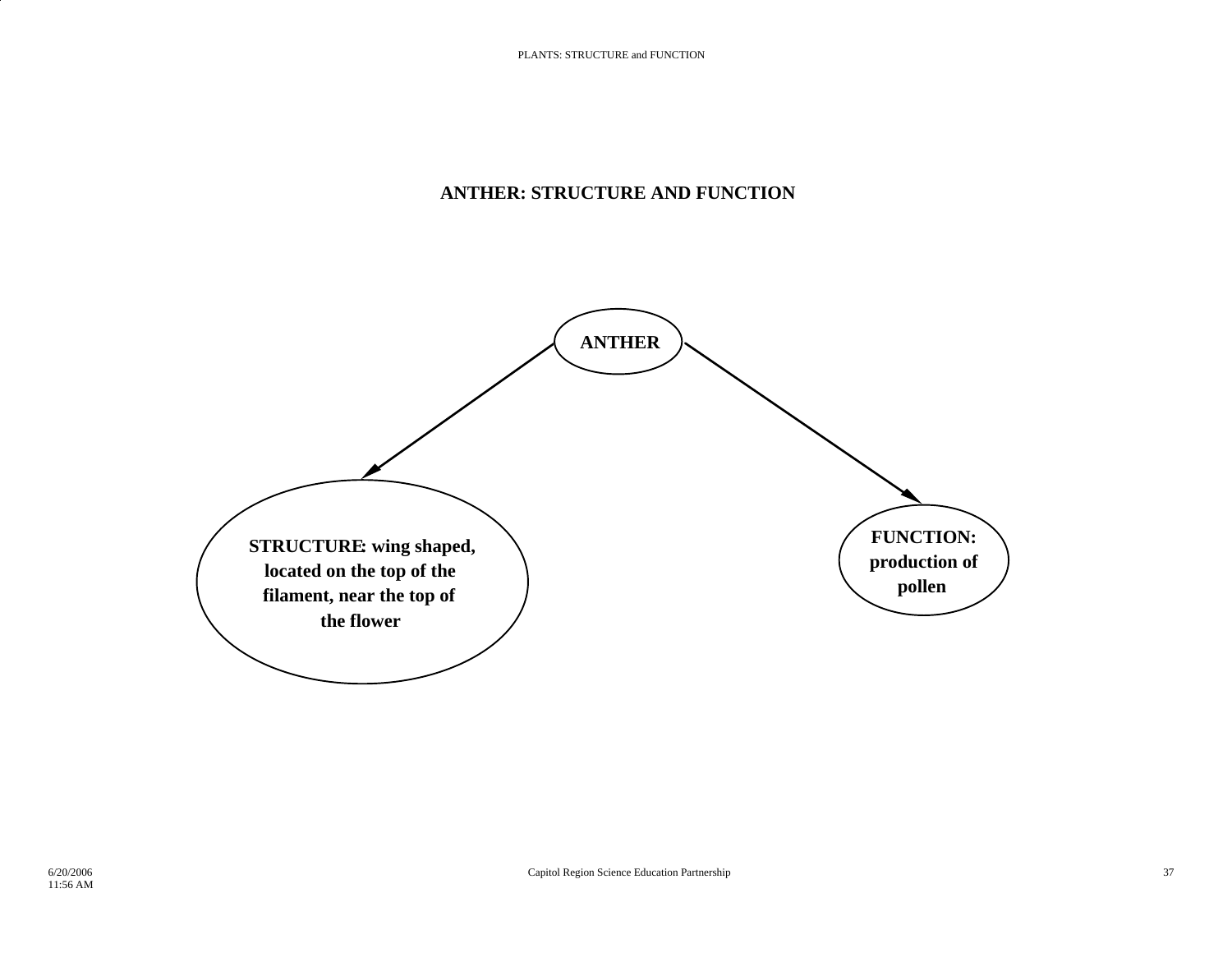## **FILAMENT: STRUCTURE AND FUNCTION**

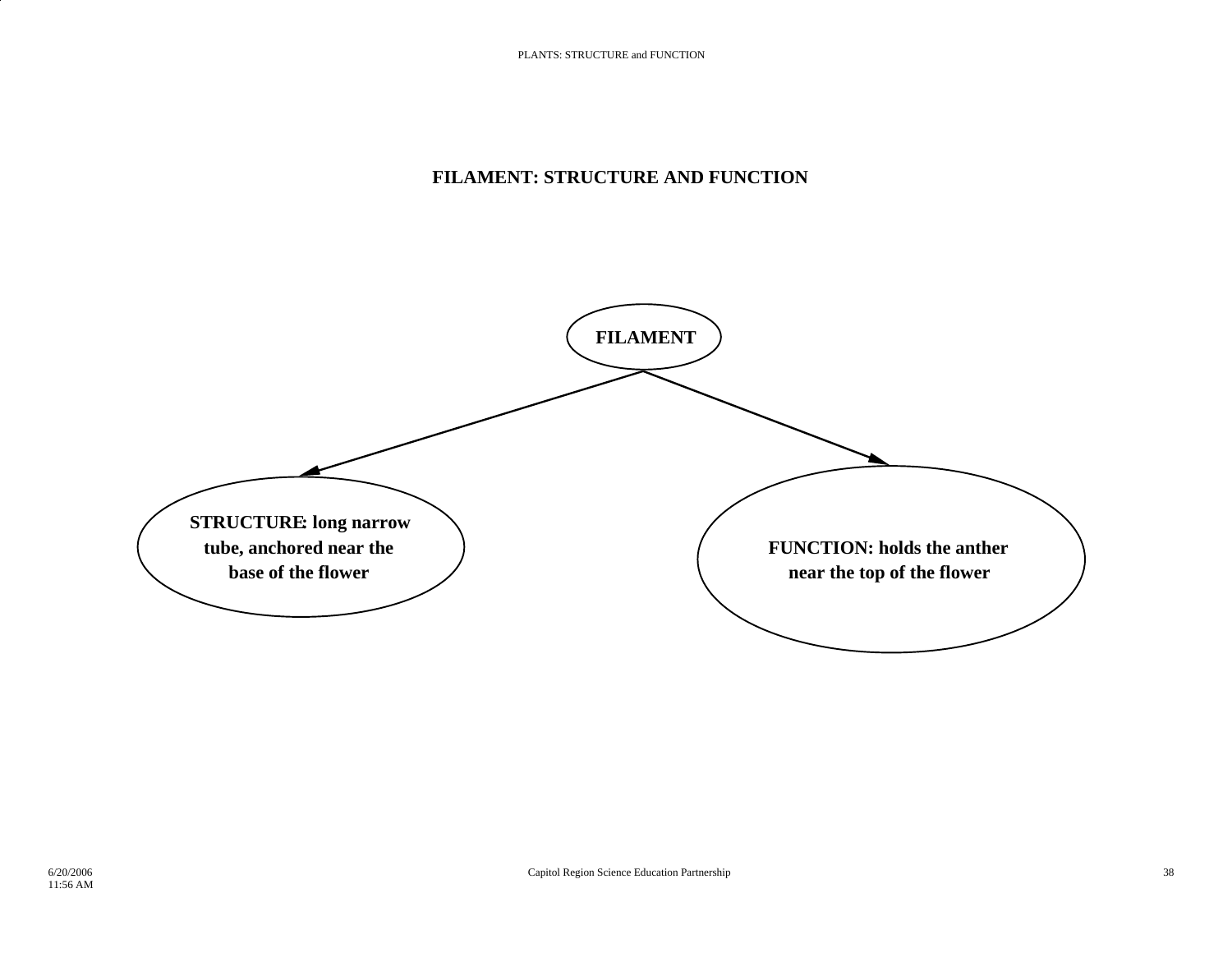

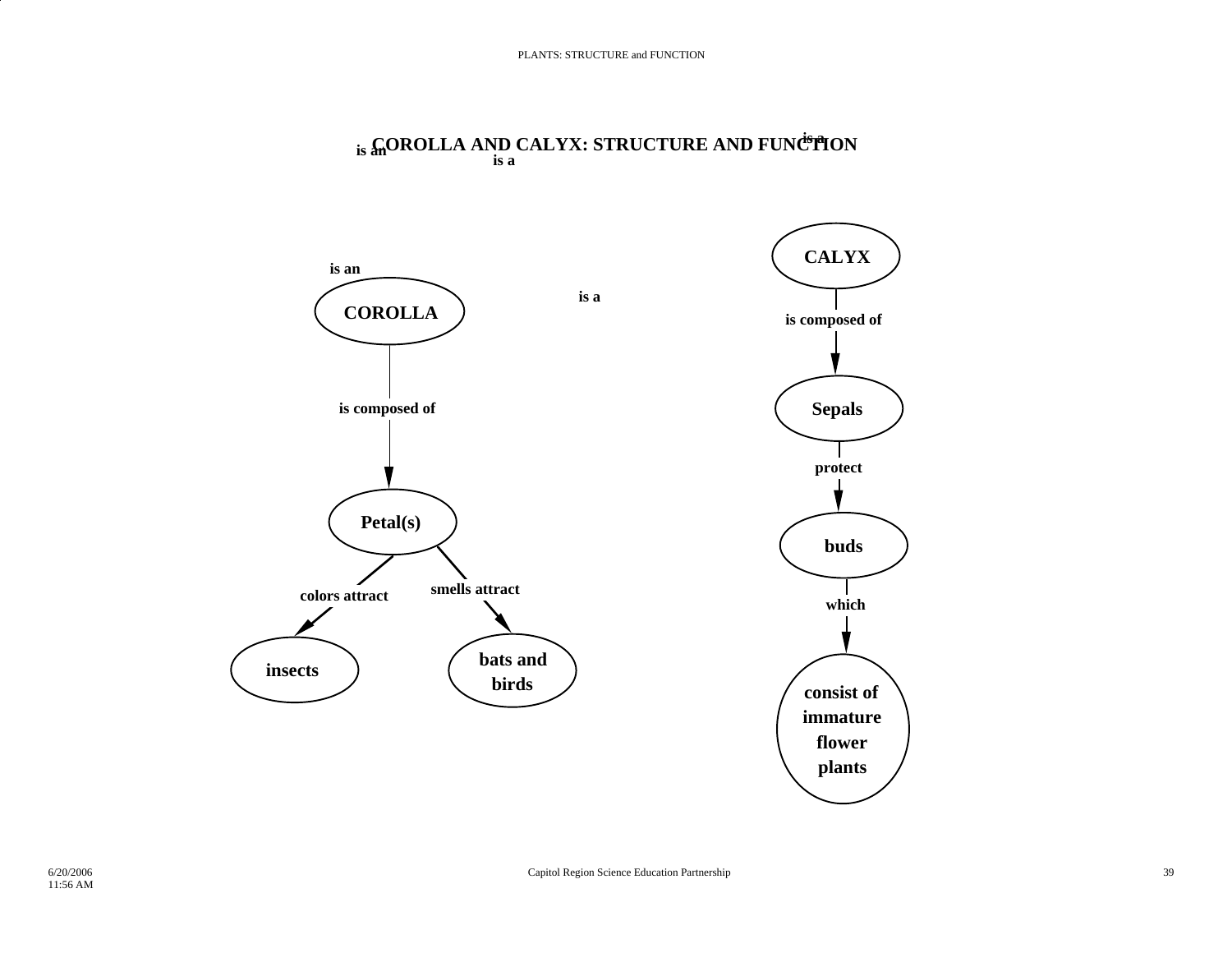#### **is the**

# **is a part of the** is a part or **is a part of the which are which aremature into germinate, producing develop into grow, develop, and produce produce produce open to Embryo Immature seeds pollens ovules Cotyledons (seed leaves) and roots Plants with leaves, roots, and stems Buds Flowers**

### **LIFE CYCLE: FLOWERING PLANTS**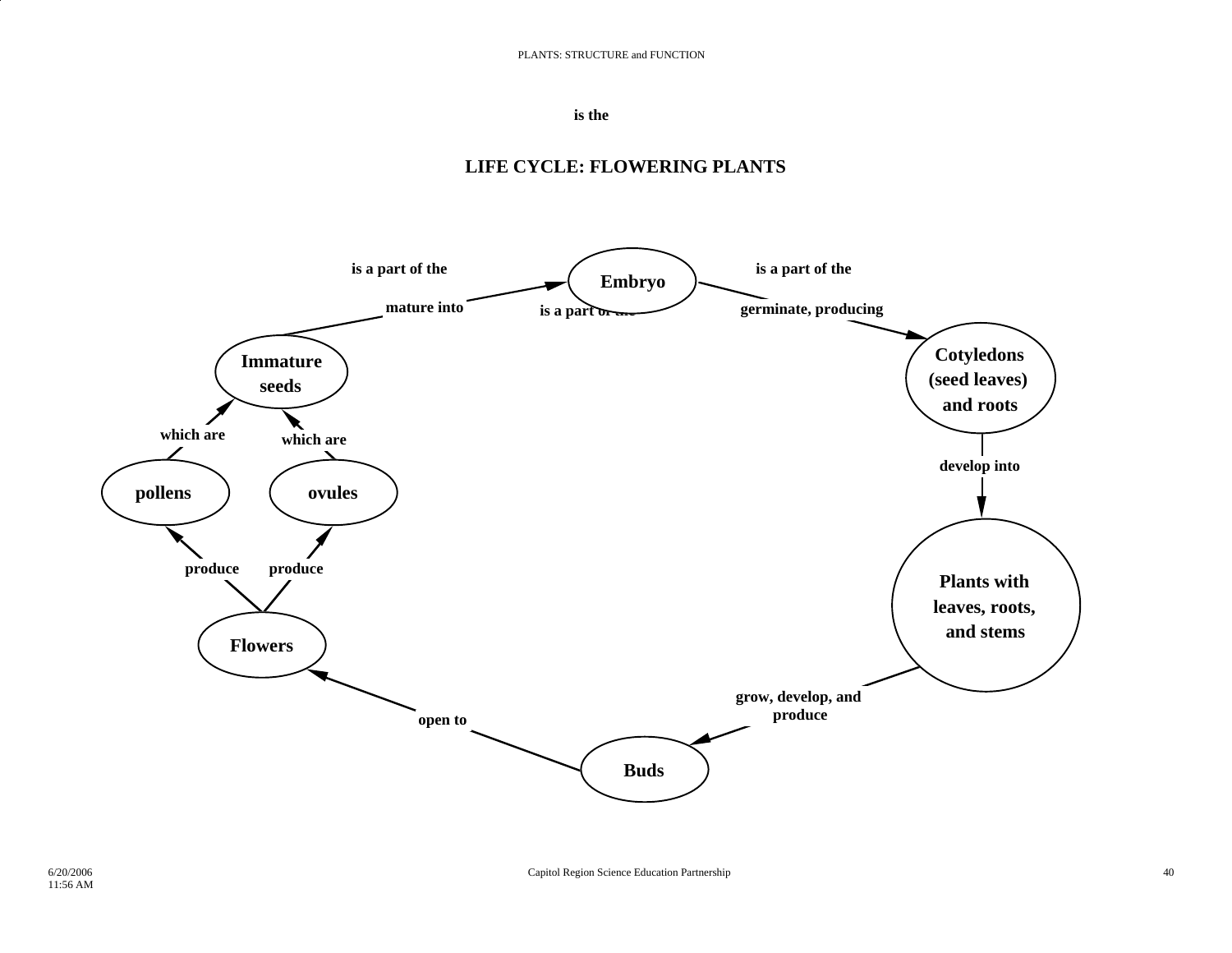#### **is FLOWER TYPES**

### **Apple blossoms produce complete FLOWERS**

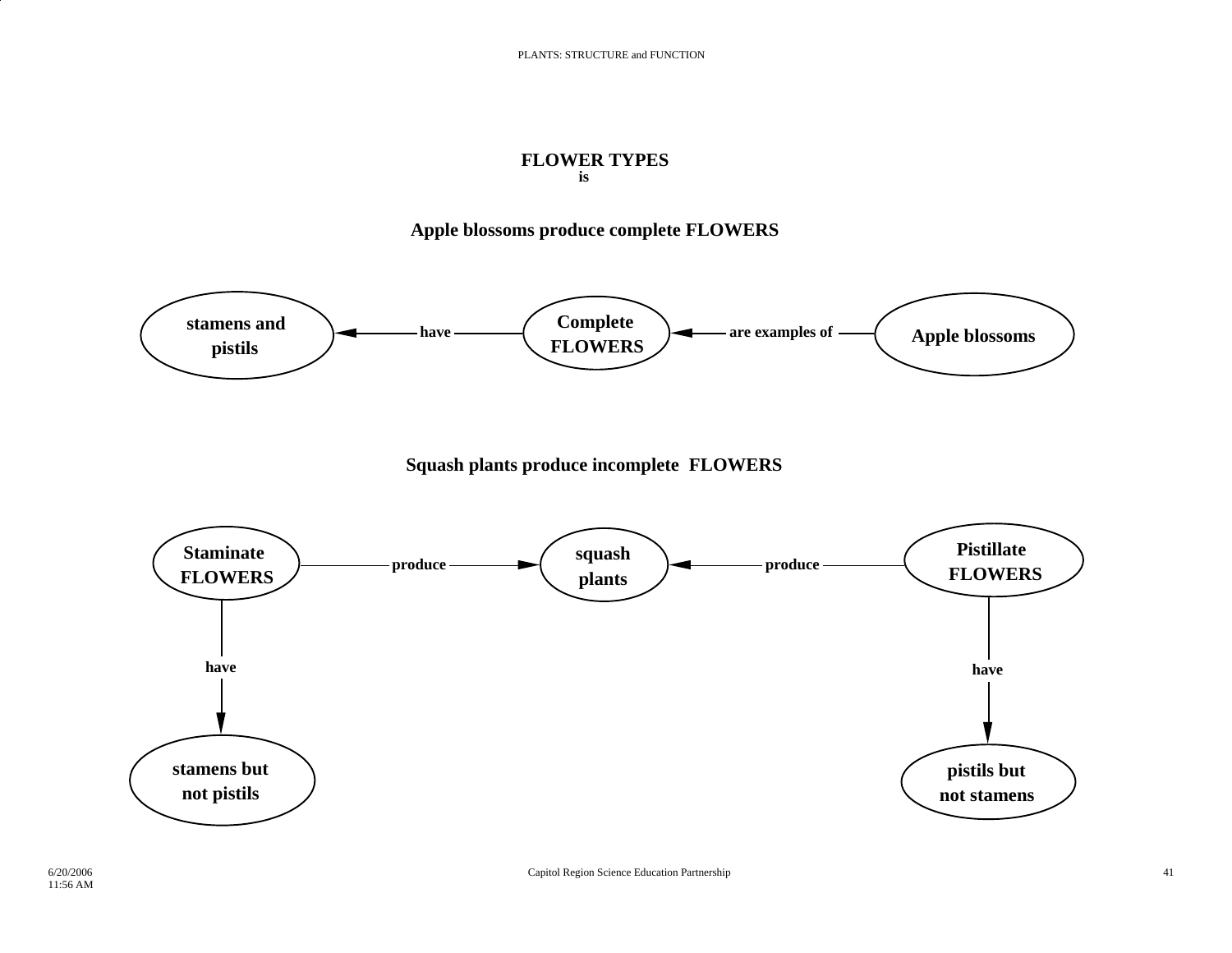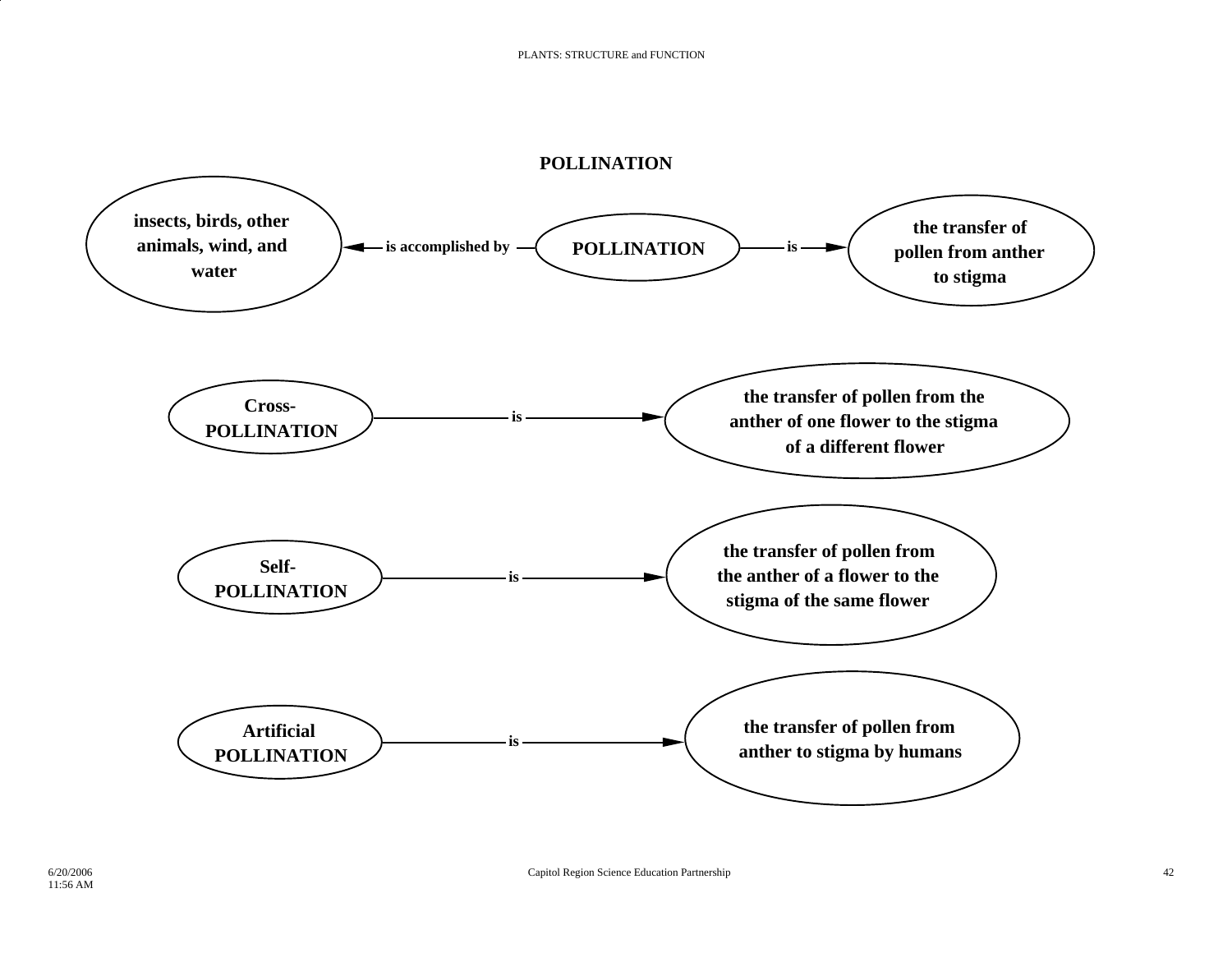### **PLANT SYNTHESIS**

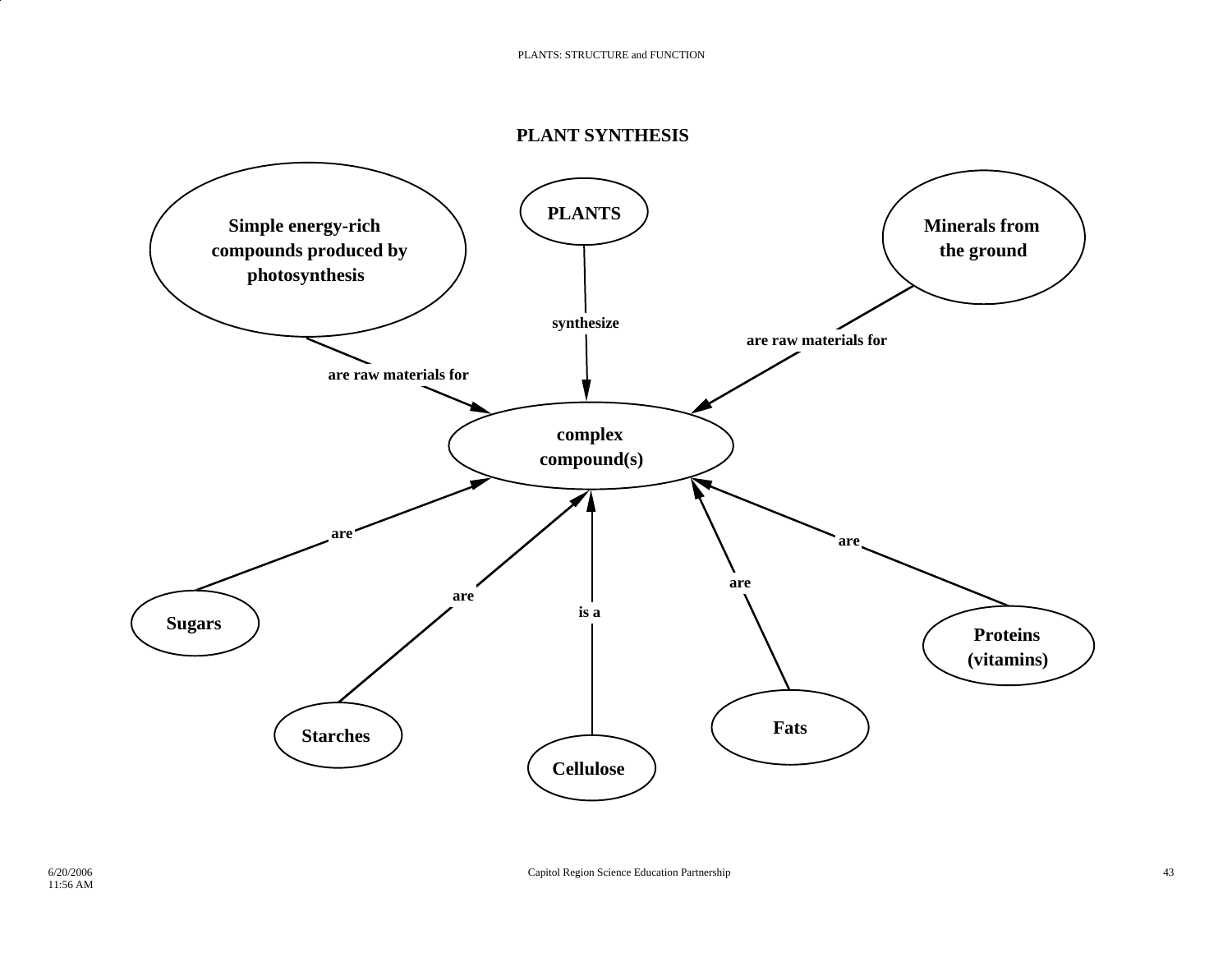# **PLANT DIVERSITY AND ADAPTATION : AN EXAMPLETREES IN THE TROPICAL RAIN FOREST ANDDECIDUOUS FOREST BIOMES DIVERSITY**

The structure of trees that survive in the **TROPICAL RAIN FOREST BIOME's different from the structure of TREES that survive in the DECIDUOUS FOREST BIOME.**

**Differences in the structure of roots, stems, and leaves allows TREES to meet their basic needs in environments exhibiting very different conditions.**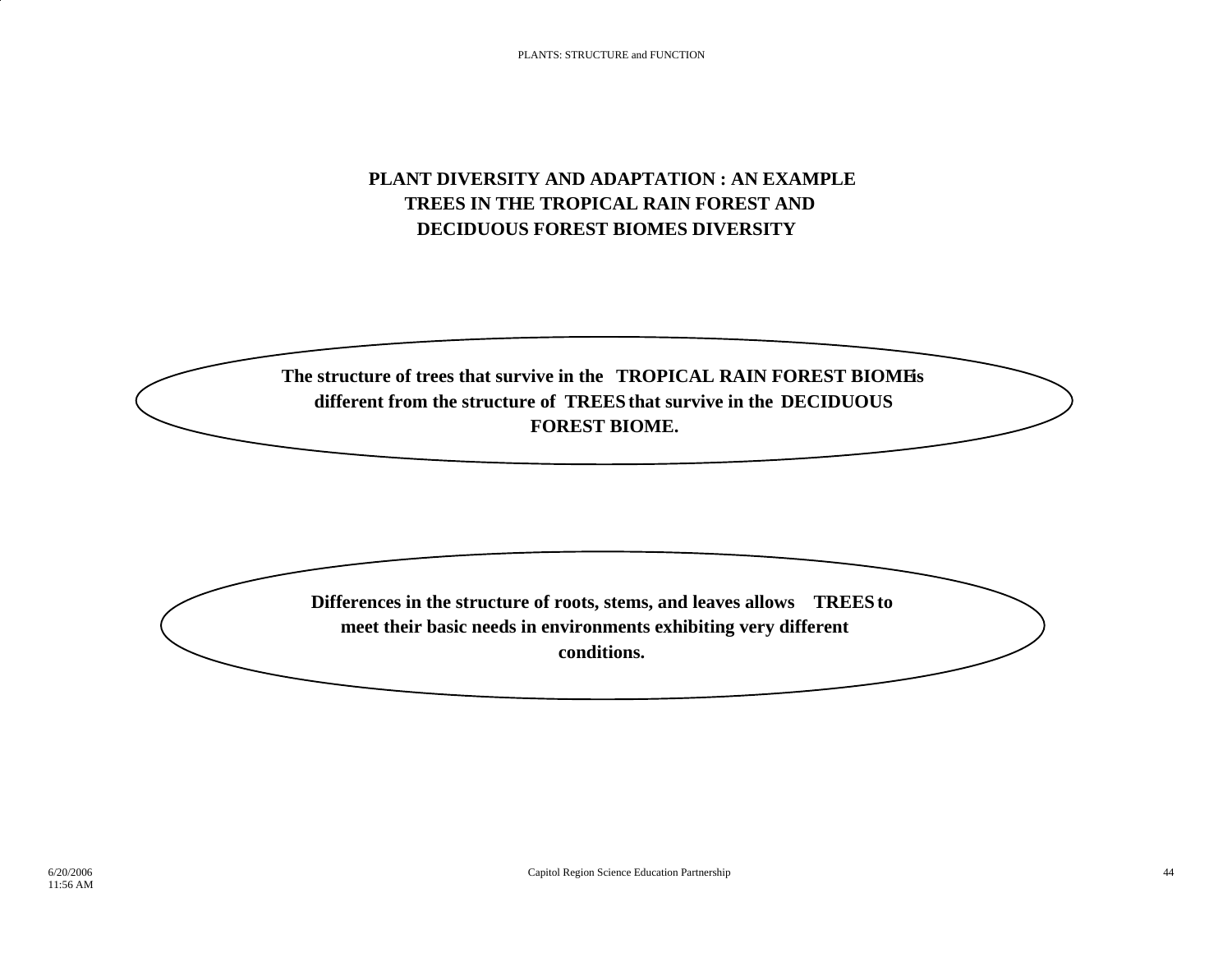# **TROPICAL RAIN FOREST AND DECIDUOUS FOREST BIOMES: SOME DIFFERENCES IN ENVIRONMENTAL CONDITIONS**

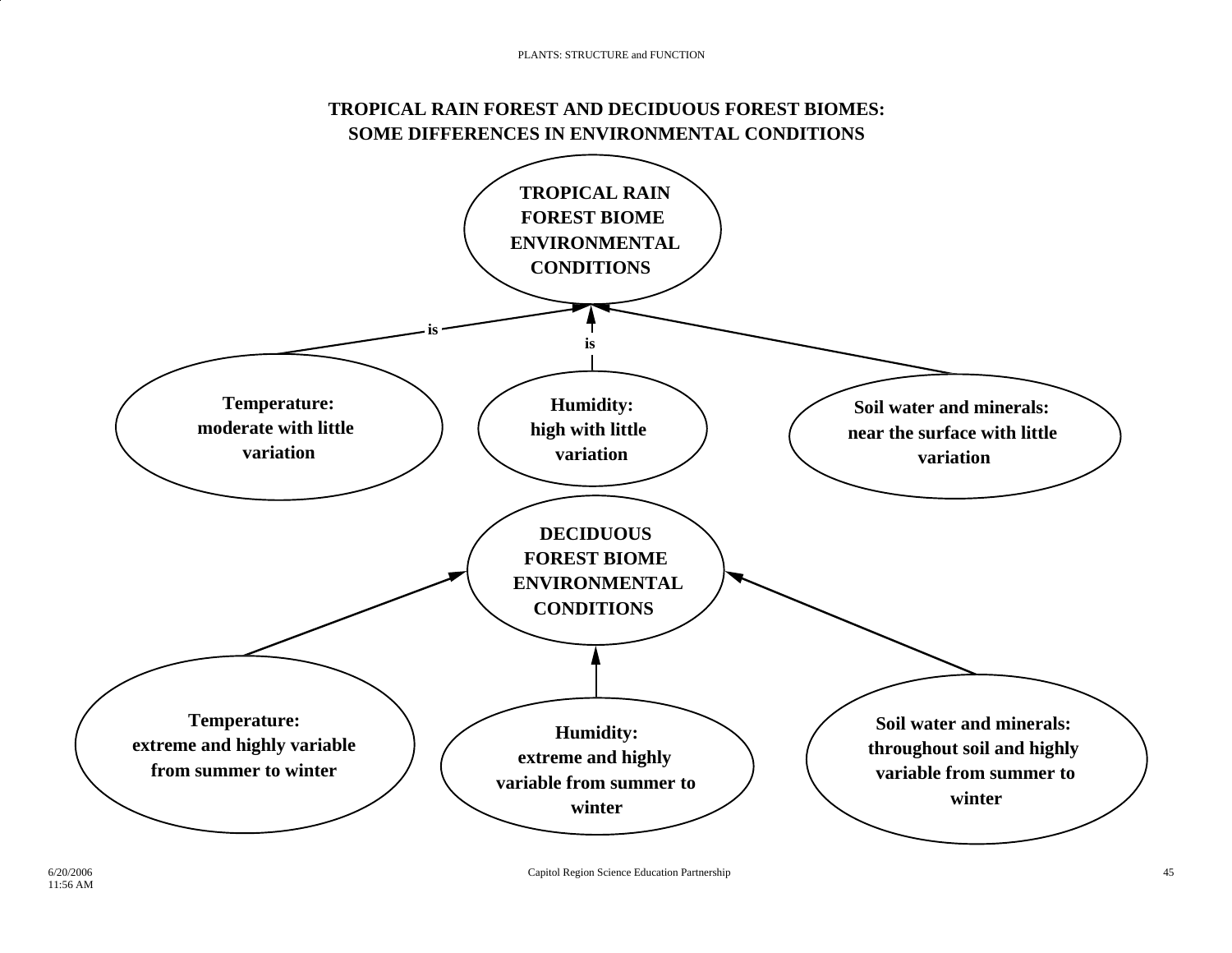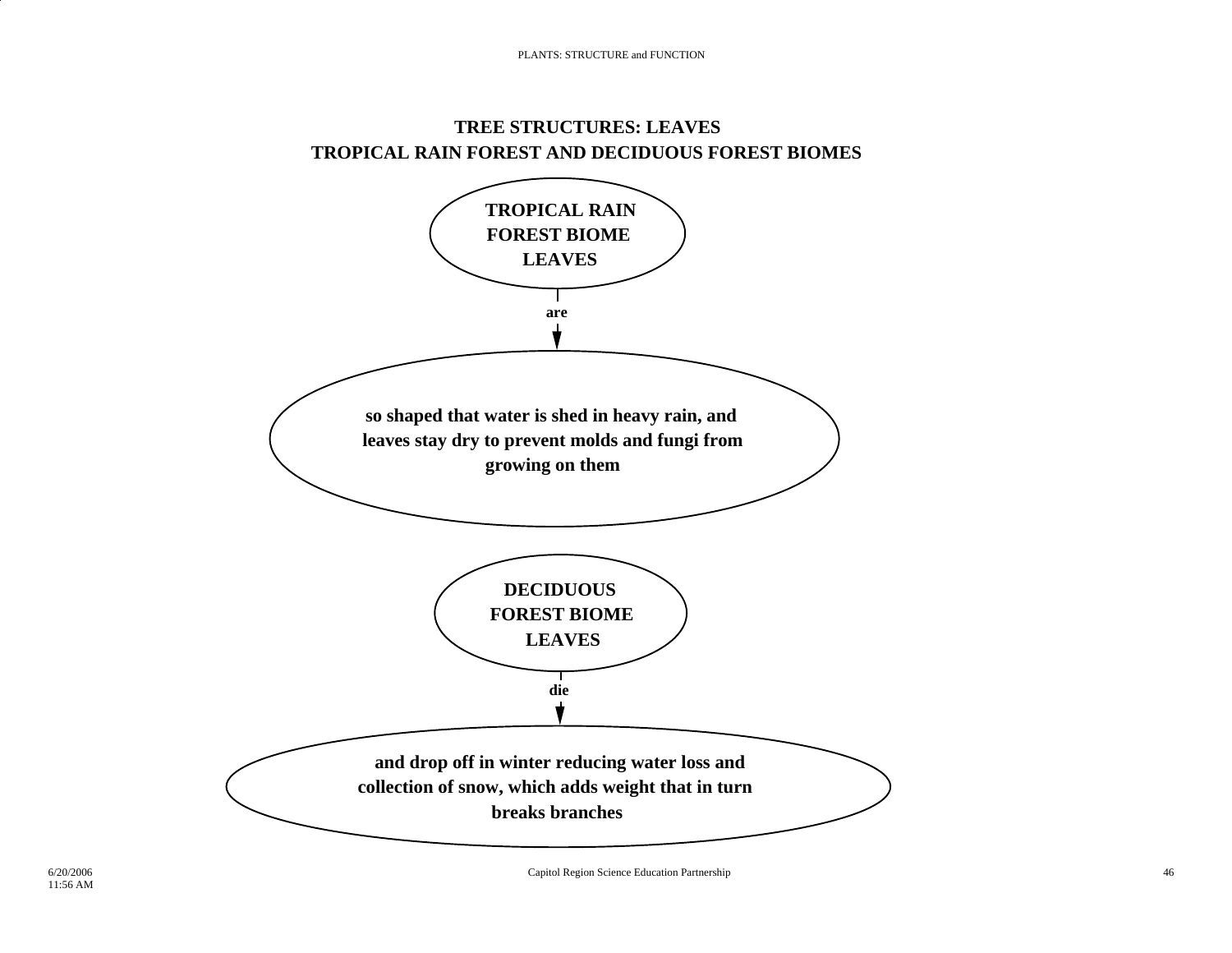## **TREE STRUCTURES: ROOTS TROPICAL RAIN FOREST AND DECIDUOUS FOREST BIOMES**

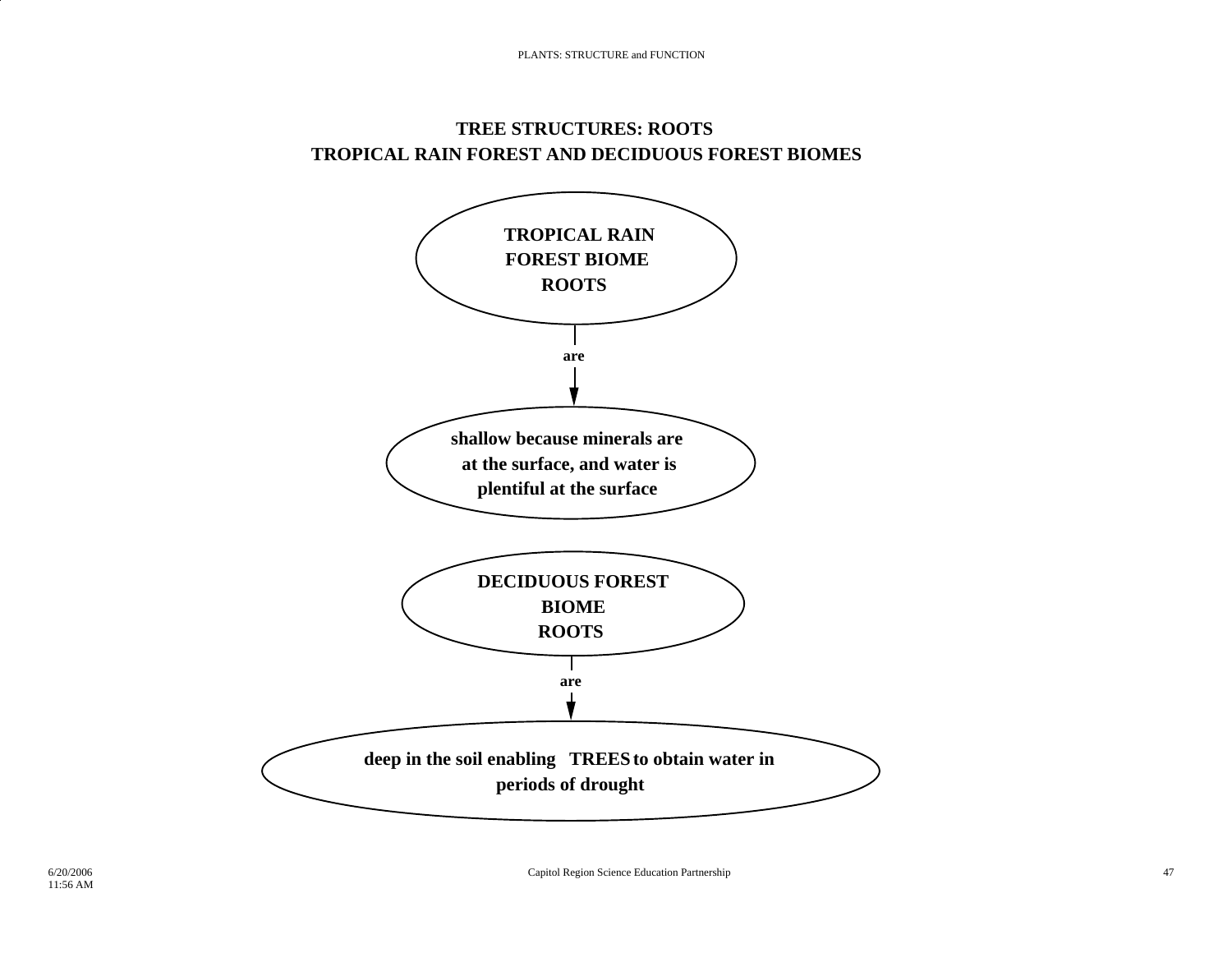## **TREE STRUCTURES: BARKTROPICAL RAIN FOREST AND DECIDUOUS FOREST BIOMES**

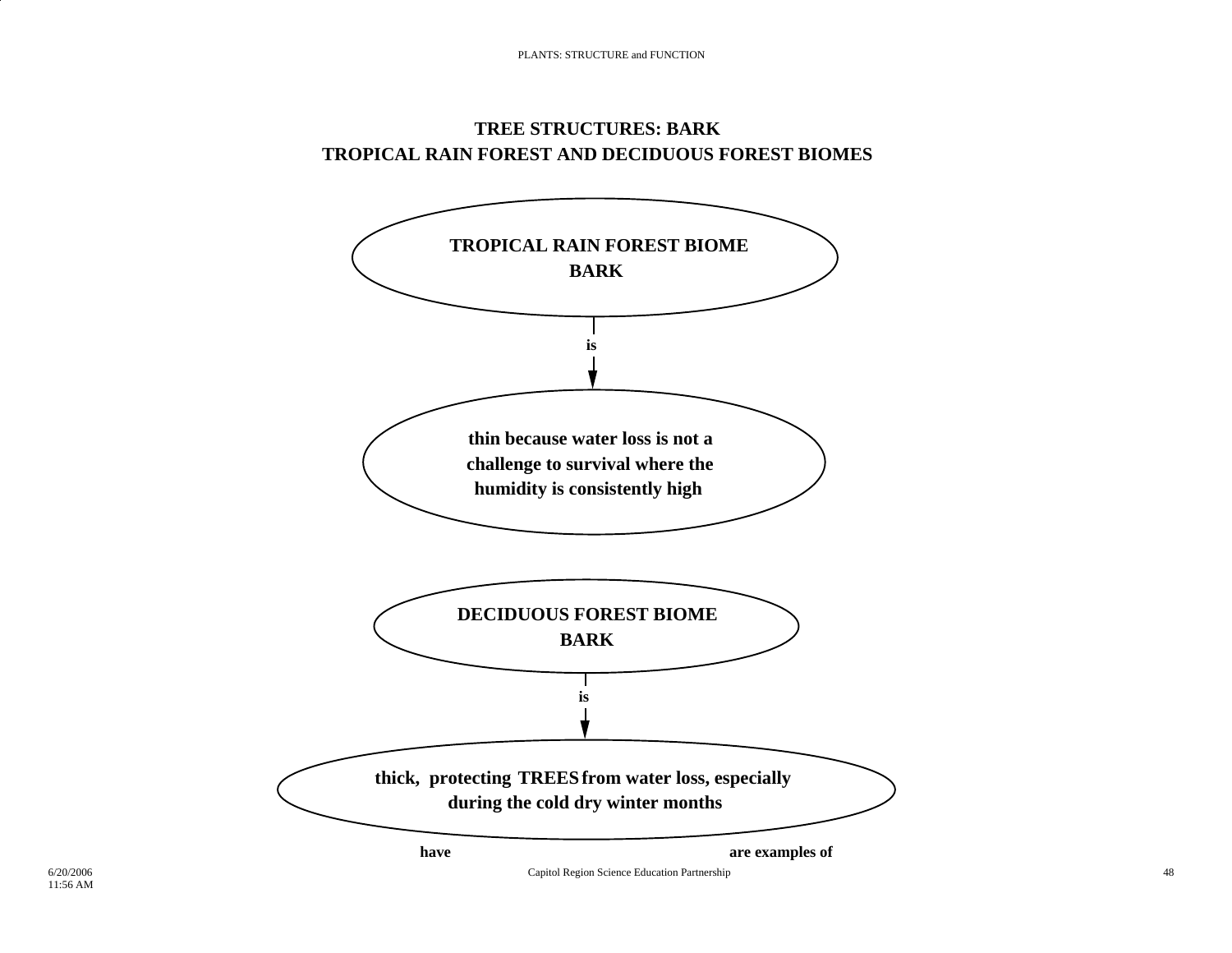#### PLANTS: STRUCTURE and FUNCTION

**produce produce** 

**have**

**have**

**is accomplished by is**